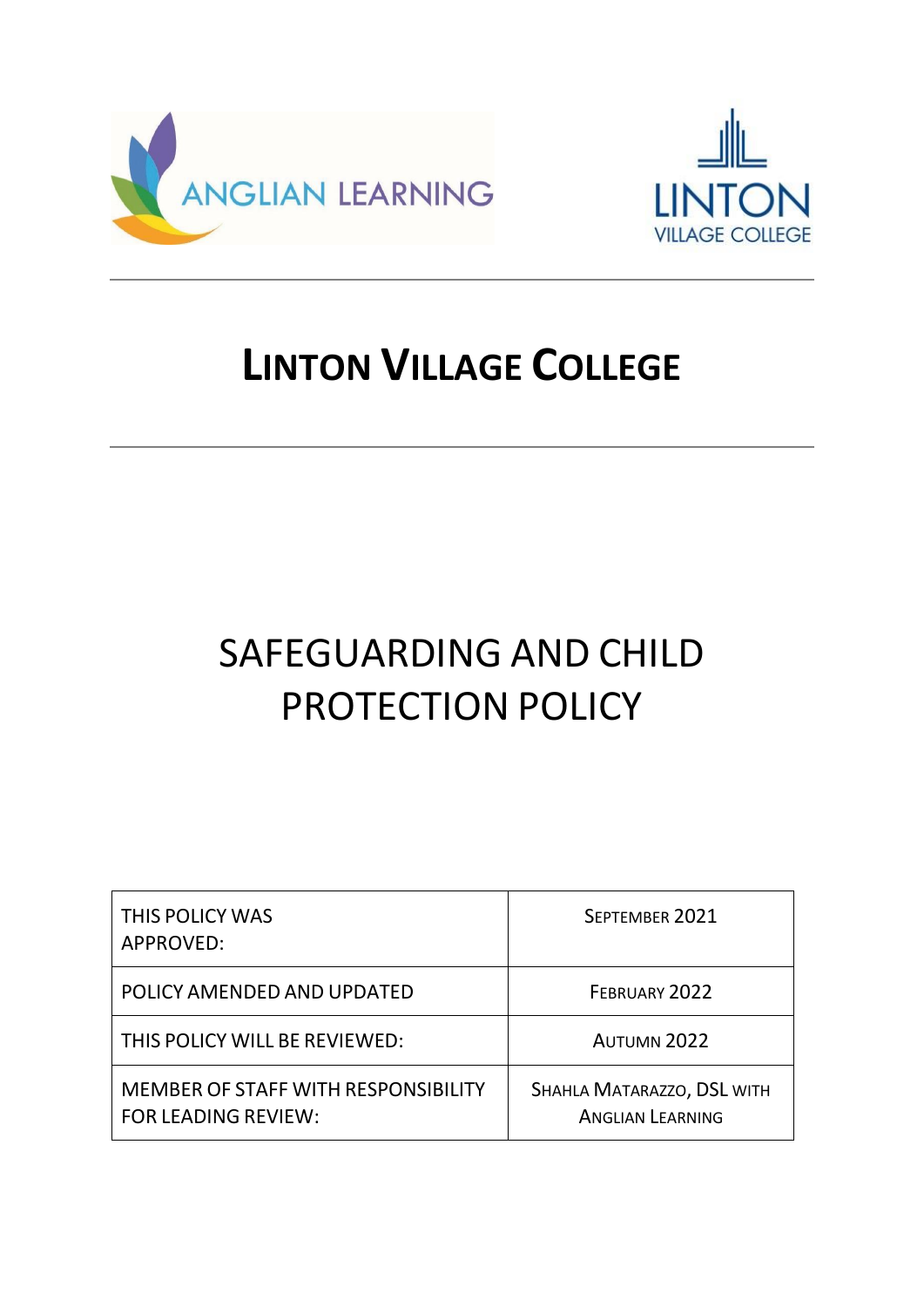#### **Introduction**

Linton Village College fully recognises the responsibility it has under Section 157 (Academies) of the Education Act 2002 and the Education and Training (Welfare of Children) Act, 2021 to have arrangements in place to safeguard and promote the welfare of children.

This responsibility is more fully explained in the statutory guidance for schools and colleges 'Keeping Children Safe in Education' (September 2021). **All staff** must be made aware of their duties and responsibilities under part one of this document.

Staff should read the above document together with Annex B of Keeping Children Safe in Education (September 2021) and 'What to do if you are worried a child is being abused: Advice for practitioners' (March 2015) if they are working directly with children. For those staff who do not work directly with children or where English is a second language, Annex A can be issued instead but this is a matter for the College to decide.

Linton Village College fully recognises the responsibility it has under the Equality Act 2010 to provide protection from direct/ indirect discrimination or harassment for people with a 'protected characteristic' that relate to:

- Disability
- Gender reassignment
- Pregnancy and maternity
- Race
- Religion belief or non-belief
- Sex, and
- Sexual orientation
- Age

Through their day-to-day contact with students and direct work with families, **all staff in the College have a responsibility to:**

- Identify concerns early to prevent them from escalating;
- Provide a safe environment in which children can learn;
- Identify children who may benefit from early help;
- Know what to do if a child tells them he/she is being abused or neglected;
- Follow the referral process if they have a concern

(See Keeping Children Safe in Education, September 2021)

Through their day-to-day contact with students and direct work with families, staff at the College have a crucial role to play in noticing indicators of possible abuse or neglect and referring them to Social Care via the Customer Service Centre (0345 045 5203). Designated Person for Child Protection to refer.

This policy sets out how the College's Governing Body and the Anglian Learning trust discharges its' statutory responsibilities relating to safeguarding and promoting the welfare of children who are students at the College. Our policy applies to all staff, paid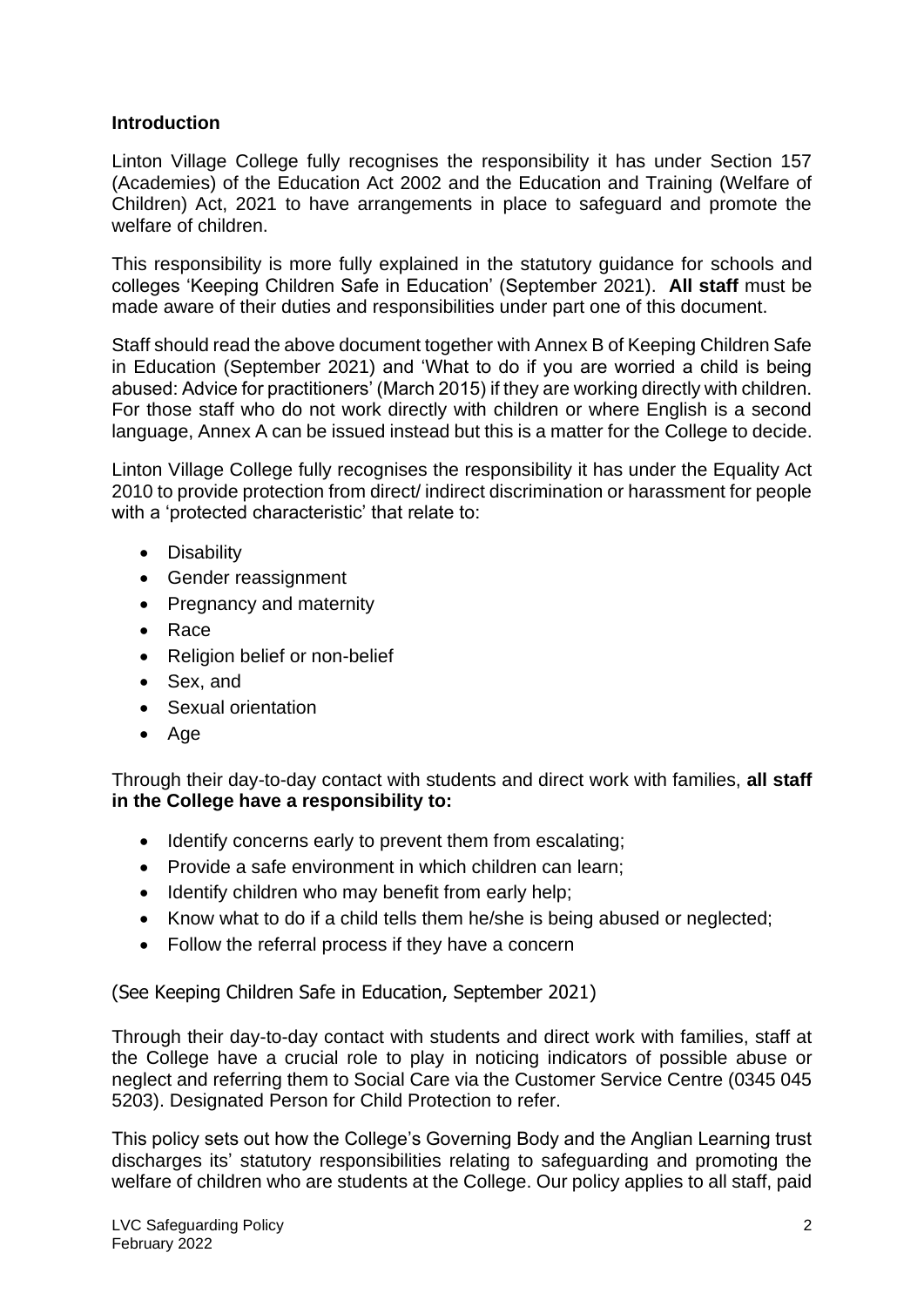and unpaid, including, supply staff, community education staff and governors. Teaching Assistants, office staff, and District Early Help Team employees as well as teachers can be the first point of disclosure for a child. Concerned parents/carers may also contact the College and the College governors.

This policy is fully consistent with the Safeguarding Children Partnership Board procedures.

### **PRACTICE**

#### **There are four main elements to our policy:**

**PREVENTION** through the teaching and pastoral support offered to students and the creation and maintenance of a whole College protective ethos;

**PROCEDURES** for identifying and reporting cases, or suspected cases, of abuse. The definitions of the four categories are included in Appendix B;

**SUPPORTING CHILDREN** particularly those who may have been abused or witnessed violence towards them;

### **PREVENTING UNSUITABLE PEOPLE WORKING WITH CHILDREN**

#### **1. PREVENTION**

We recognise that high self-esteem, confidence, supportive friends and good lines of communication with trusted adults help to protect children.

#### 1.1. The College will therefore:

Establish and maintain an ethos and environment where children feel safe in both the real and virtual world and are encouraged to talk about their concerns and problems;

Ensure children know that there are adults in the College whom they can approach if they are worried or in difficulty; that their concerns will be taken seriously and acted upon;

Include in the curriculum activities and opportunities which equip children with the skills they need to stay safe from abuse in both the real and virtual world and information about who to turn to for help;

Highlight through the curriculum potential online risks and what to do and where to get support to report material or manage online issues such as sexting or bullying.

Include in the curriculum material which will help children develop realistic attitudes to the responsibilities of adult life, particularly with regard to child care and parenting skills.

Make full use of various agencies and independent speakers to support in providing a high quality PSHE curriculum, to review topics of safeguarding,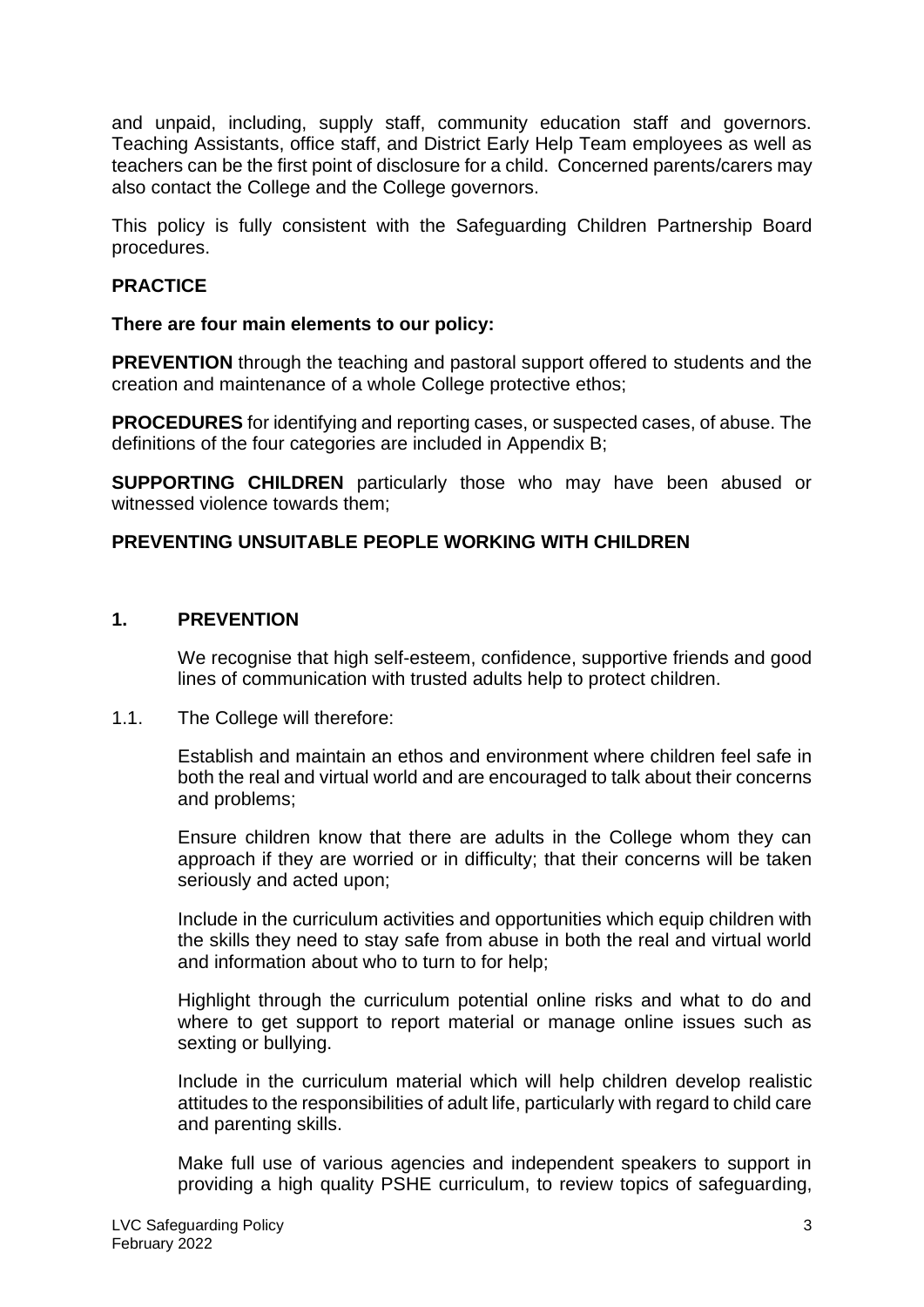healthy and safer lifestyles through the College's PSHE curriculum reflecting upon the Cambridgeshire PSHE programme as examples of best practice.

Make full use of Early Help Teams through internal referral processes in order to support vulnerable children not subject to a Child Protection Plan.

1.1.1. For Secondary Colleges:

Incorporate into the curriculum, activities and opportunities which equip children with the skills they need to stay safer from abuse in all contexts, including:

- How to: determine whether other children, adults or sources of information are trustworthy: judge when a family, friend, intimate or other relationship is unsafe (and to recognise this in others' relationships); and, how to seek help or advice, including reporting concerns about others, if needed.
- The characteristics of positive and healthy friendships.
- That some types of behaviour within relationships are criminal, including violent behaviour and coercive control.
- What constitutes sexual harassment and sexual violence and why these are always unacceptable.
- About online risks, including that any material someone provides has the potential to be shared online and the difficulty of removed potentially compromising material placed online.
- What to do and where to get support to report material or manage issues online.
- The impact of viewing harmful content.
- That specifically explicit material e.g. pornography presents a distorted picture of sexual behaviours, can damage the way people see themselves in relation to others and negatively affect how they behave towards sexual partners.
- That sharing and viewing indecent images of children (including those created by children) is a criminal offence which carries severe penalties including jail.
- The concepts of, and laws relating to, sexual consent, sexual exploitation, abuse, grooming, coercion, control, harassment, rape, domestic abuse, forced marriage, honour-based abuse and FGM and how they can affect current and future relationships.
- How people can actively communicate and recognise consent from others, including sexual consent and how and when that can be withdrawn (in all contexts including online).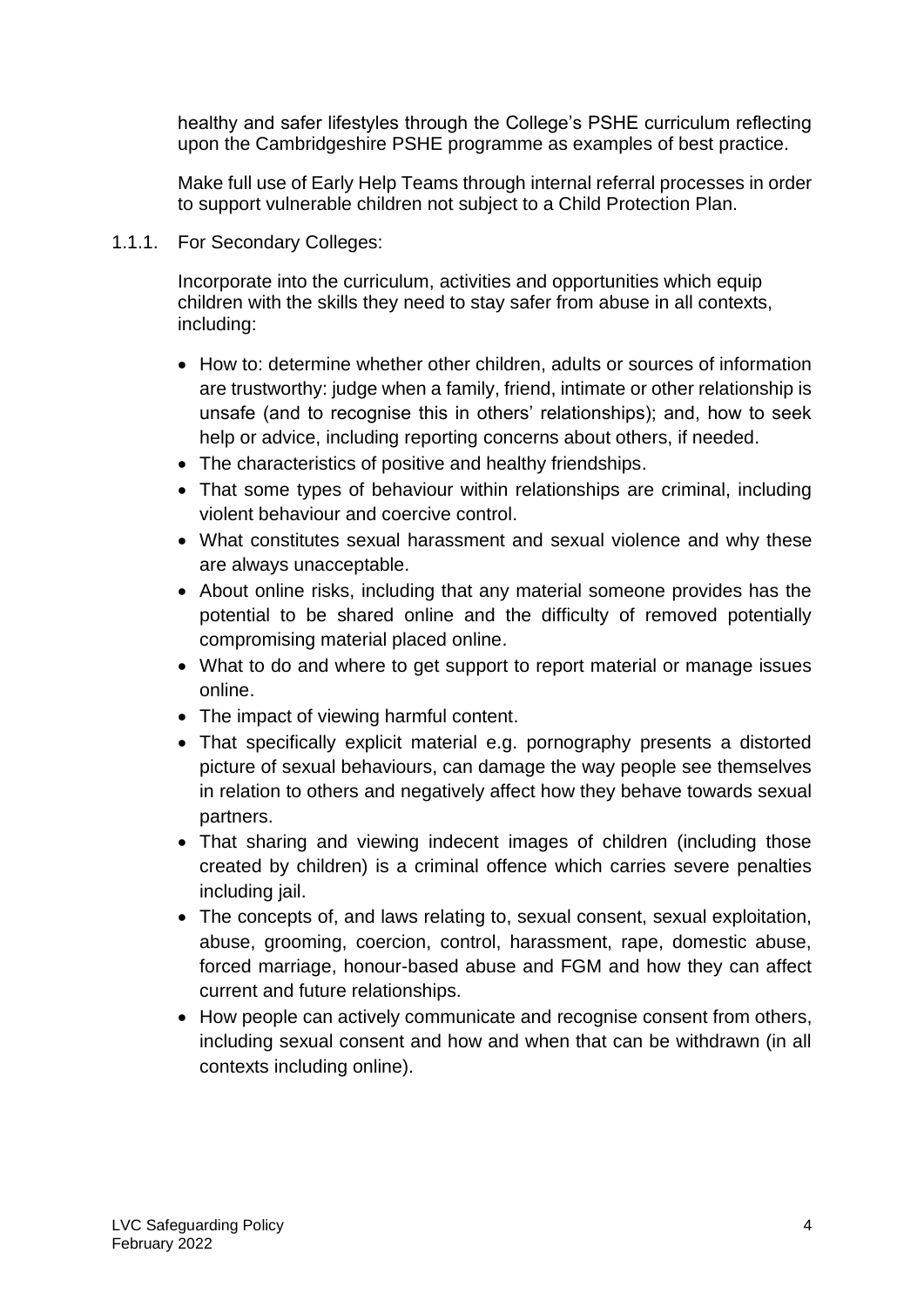# **2. PROCEDURES**

2.1. We will follow the procedures set out in the Cambridgeshire and Peterborough Safeguarding Children Board 'Inter-Agency Procedures'. A copy of these procedures can be found on their website: <http://www.safeguardingcambspeterborough.org.uk/children-board/>

#### 2.1.1. **The Designated Senior Member of Staff for Safeguarding and Child Protection is Shahla Matarazzo.**

- 2.1.2. The Deputy Designated Senior Member of Staff for Safeguarding and Child Protection is Nichola Addley.
- 2.1.3. The following members of staff have also received the Designated Safeguarding training: Louise Keen, Head of Voyager House, Danielle Darvill, Head of Endeavour House, Adam Pelly, Head of Discovery House and Marta Hill, Wellbeing Mentor.
- 2.2. The nominated College/College Governor for Safeguarding and Child Protection is Denise Hall.

- 2.2.1. DSL and DDSL to liaise with the three safeguarding partners (Local Authority, clinical commissioning group and police) as appropriate and work with other agencies in line with Working Together to Safeguard Children 2018.
- 2.2.2. Ensure it has a designated senior member of staff (DSL), who has lead responsibility for safeguarding and child protection and has undertaken, as a minimum, the 2-day child protection training course, accredited by the Child Protection Service. The DSL will have a copy of the Designated Person Information Booklet which contains all relevant guidance and advice to support the role.
- 2.2.3. Ensure that the training for both DSL and DDSL is updated every two years in accordance with government guidance.
- 2.2.4. Ensure that in addition to the formal training set out above, the DSL and DDSLs refresh their knowledge and skills e.g. via bulletins, meetings or further reading **at least annually**.
- 2.2.5. Recognise the importance of the role of the Designated Safeguarding Lead and ensure she has the time and training to undertake her duties, which includes providing advice and support to staff on child welfare and child protection matters. (See 'Keeping Children Safe in Education, 2021, Annex C). The DSL will have time to take part in inter-agency meetings and contributing to the assessment of children in need.
- 2.2.6. All staff receive annual training, including for new staff arriving mid-year as part of induction processes to ensure that they know the procedures for safeguarding.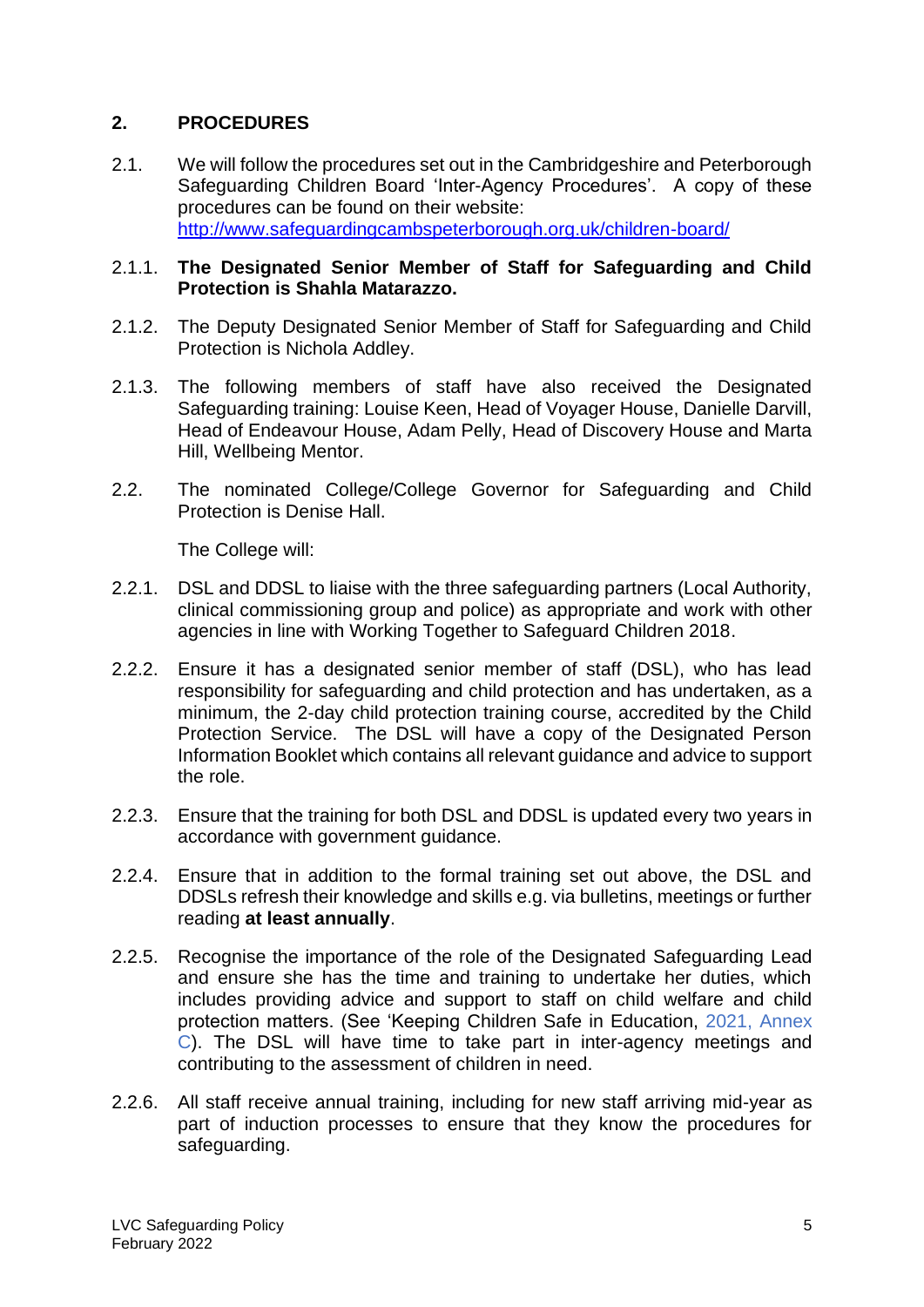- 2.2.7. Ensure that the DSL or DDSL are always available (during College hours, during term-time) to discuss any safeguarding concerns and that all staff are clear upon the course of action they must take. In exceptional circumstances it may be that no DSP are available therefore a member of the senior team will be contacted and/or advice will be sought from social care.
- 2.2.8. Teachers in training are briefed as part of their induction regarding procedures and receive a more in-depth training as part of their in-College programme.
- 2.2.9. Supply teachers are provided with the College's 'Quick reference quide' that identifies the process for referral and who the DSP personnel are. This will allow prompt, appropriate action to be taken. In addition, information about safeguarding and the DSP personnel is part of the reception process for all visitors in the College.
- 2.2.10. Ensure that every member of staff, paid or unpaid, and the Governing Body knows what the contingency arrangements are for when the designated members of staff are not available; in the first instance this is the Principal. Should no designated personnel be available, the Senior Leadership Team will act on behalf of the designated person.
- 2.2.11. Ensure that every member of staff, paid and unpaid, and the Governing Body, knows who the designated members of staff are and the procedures for passing on concerns **from the point of induction**. All paid staff will be trained in using the electronic system MyConcern and issued with their own personal login details. This system should be used to log any concerns. For all other staff and members of the Governing body they will use the blue logging concern forms and will hand to the DSL/DDSL or one of the DSP immediately. If any member of staff or visitor feels that a child is at immediate and significant risk then the DSL/DDSL or DSP will be contacted as a matter of urgency.
- 2.2.12. Ensure that the designated member of staff will take advice from a child protection specialist when managing complex cases. The Designated Safeguarding Personnel have access to professional consultations with staff working in the Multi-agency Safeguarding Hub (MASH). The emergency duty team (out of hours) is also available, see Appendix C.
- 2.2.13. Ensure the nominated governor for safeguarding and child protection, Denise Hall, has undertaken appropriate training.
- 2.2.14. Ensure that every member of staff and every governor knows:
	- that all staff have a responsibility to provide a safe environment in which children can learn;
	- the name of the designated safeguarding personnel and her/his role;
	- how to identify signs of abuse or neglect;
	- how to pass on and record concerns about a student:
	- that they have an individual responsibility to be alert to the signs and indicators of abuse and for referring safeguarding concerns to the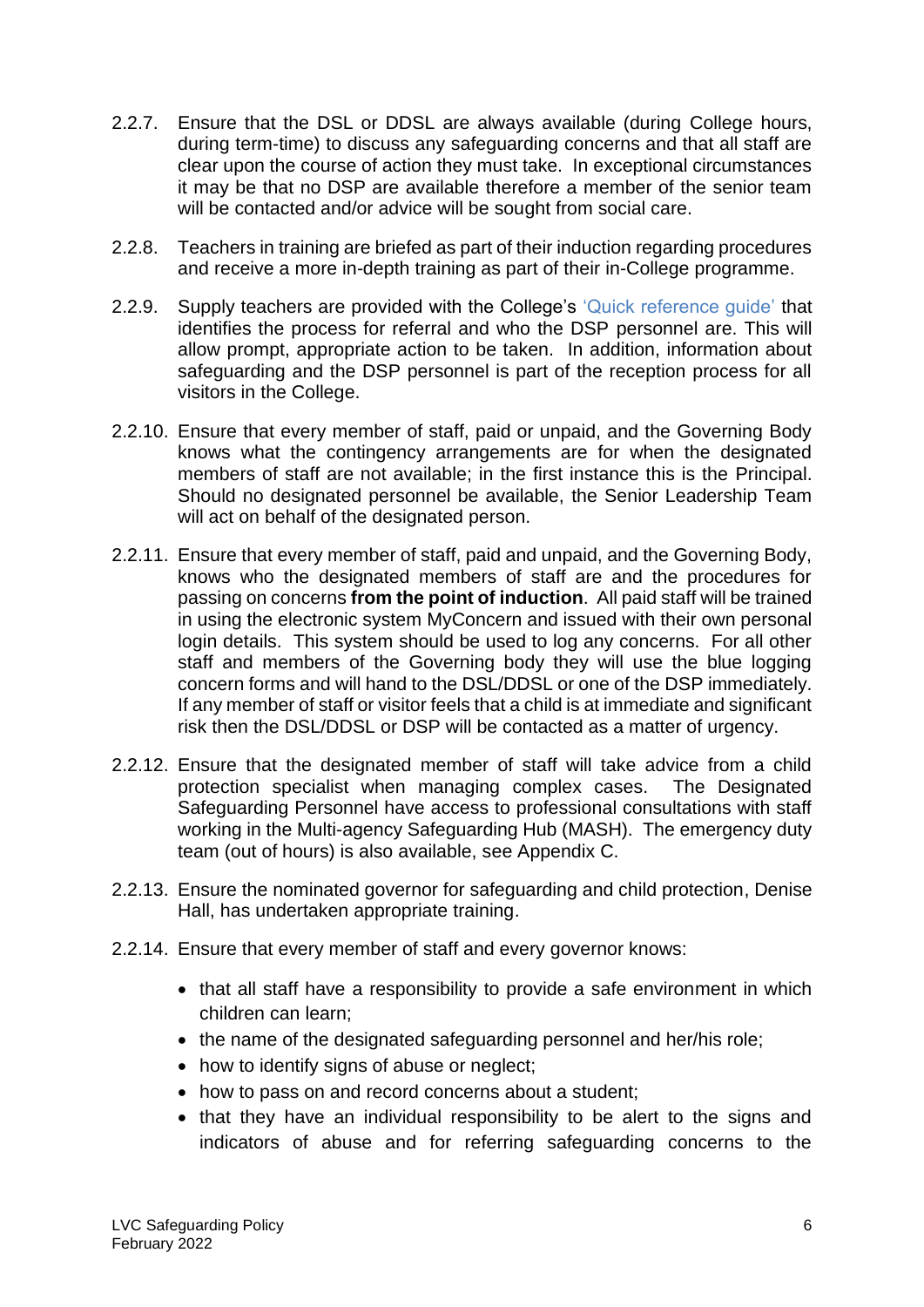designated safeguarding personnel using the College procedures for referral;

- where to find the Inter-Agency procedures on the Safeguarding Children Partnership Board website (details in section 2.1);
- their role in the early help process;
- the process for making referrals to children's social care;
- the safeguarding response to children who go missing in education.
- Provide training for all staff from the point of their induction, and updated annually so that they know:
- the College's legislative responsibility:
- their personal responsibility;
- the College's policies and procedures;
- the need to be alert and vigilant to the signs and indicators of possible abuse;
- the need to record concerns;
- how to support and how to respond to a child who tells of abuse.
- 2.2.15. Ensure that all staff and every governor recognises the need to ensure that those with '**protected characteristics'** are treated fairly and that they are protected from all forms of discrimination and harassment.
- 2.2.16. Ensure that all staff, paid and unpaid, recognise their duty and feel able to raise concerns about poor or unsafe practice in regard to children and that such concerns are addressed sensitively and effectively in a timely manner in accordance with agreed whistle-blowing policies. The Anglian Learning Whistle-blowing Policy refers to passing on concerns about unsafe practice to the Designated Person in 2.1.1 and 6.4.4. This policy describes how any College employee can raise any concerns s/he may have about working practices and who should be informed about the concerns. It may be that issues raised via this policy will be addressed via other procedures, e.g. antifraud and corruption, grievance, disciplinary, harassment and **child protection procedures**.
- 2.2.17. Ensure that parents/carers are informed of the responsibility placed on the College and staff in relation to child protection by setting out these duties on the College website and in the prospectus.
- 2.2.18. Provide for parents/carers, if requested, a copy of the College Safeguarding and Child Protection Policy, or refer them to the policy that is available on the College website at [www.lvc.org](http://www.lvc.org/) website address.
- 2.2.19. The Anglian Learning trust board and the Linton Village College Local Governing Body will ensure that all staff members undergo safeguarding and child protection training at induction. The training should be regularly updated. In addition, all staff members will receive regular safeguarding and child protection updates as required **but at least annually.**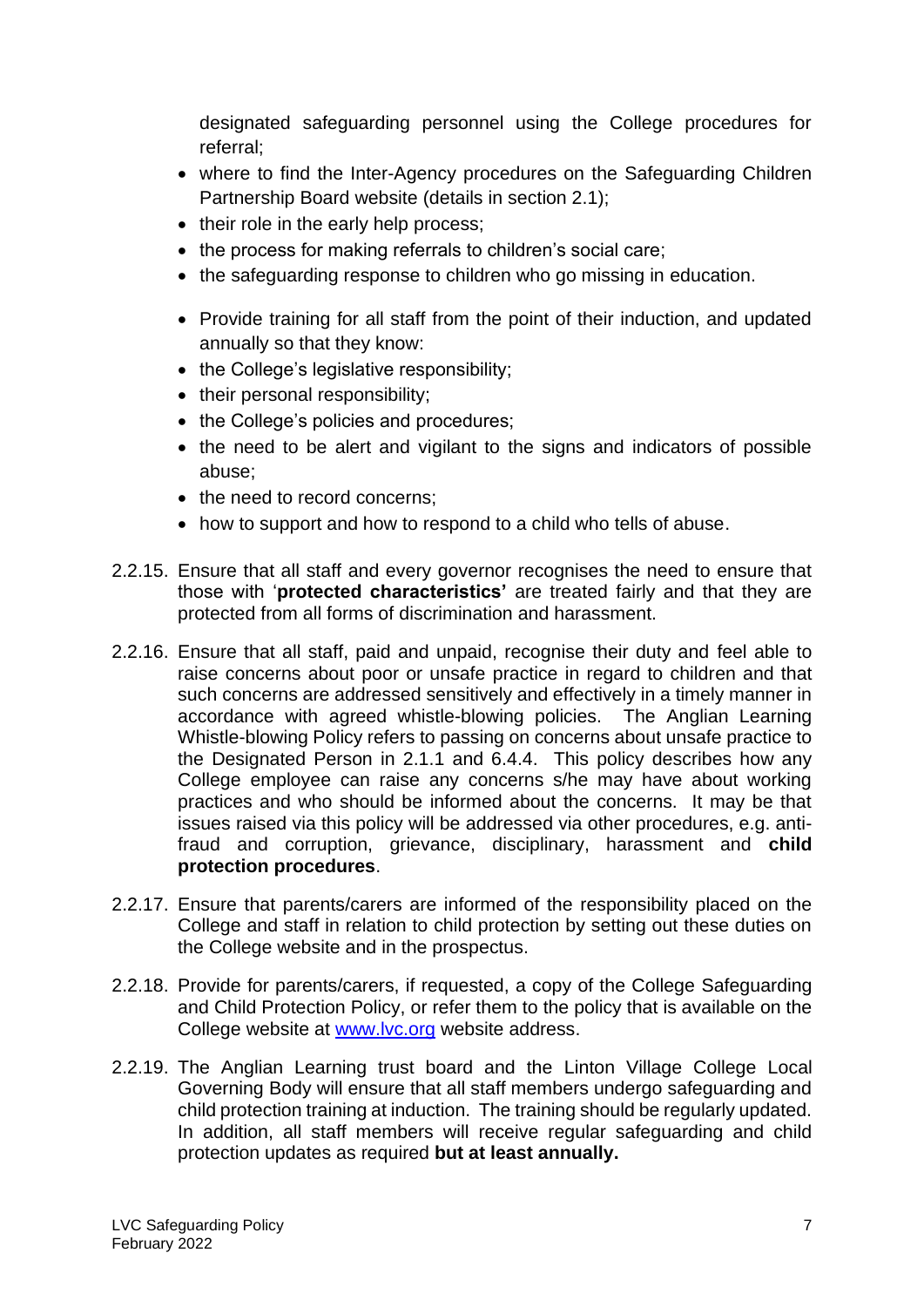- 2.2.20. Promote educational outcomes by sharing information about the welfare, safeguarding and child protection issues that children (including children who have or have had a social worker) are experiencing/have experienced with teachers and College and leadership staff.
- 2.2.21. Where students are educated off site or in alternative provision, the College and the provider will have clear procedures about managing safeguarding concerns between the two agencies. The College will require an up to date copy of the provisions Safeguarding Policy and written confirmation that all appropriate safeguarding checks on individuals working at the provision have been undertaken and no anomalies found. The College will also conduct regular visits to providers as part of a quality assurance process and this will include ensuring processes are being followed as stated in providers policy. The College will insist on providers giving a daily attendance update and that any absences are reported immediately.

# 2.3. **Liaison with Other Agencies**

The College will:

- 2.3.1. Work to develop effective links with relevant services and agencies to promote the safety and welfare of all students.
- 2.3.2. Co-operate as required, in line with Working Together to Safeguard Children (July 2018), with key agencies in their enquiries regarding child protection matters including attendance and providing written reports at child protection conferences and core groups.
- 2.3.3. Notify the relevant Social Care team immediately if:
	- it should have to exclude a pupil who is subject to a Child Protection Plan (whether fixed term or permanently);
	- there is an unexplained absence of a pupil who is subject to a Child Protection Plan;
	- there is any change in circumstance to a pupil who is subject to a Child Protection Plan.
- 2.3.4. When a pupil who is subject to a child protection plan leaves, information will be transferred to the new College immediately. The Child Protection Chair and Social Work Team will also be informed.

# 2.4. **Record Keeping**

- 2.4.1. Ensure all concerns, discussions and decisions made, and the reasons for those decisions, are recorded in writing. Ensure that all electronic records are stored on MyConcern (the College choice of an identified, purpose built, and secure platform).
- 2.4.2. Ensure that logs on MyConcern are clear, detailed and accurate (Keep clear, detailed, accurate, written records of concerns about children (noting the date,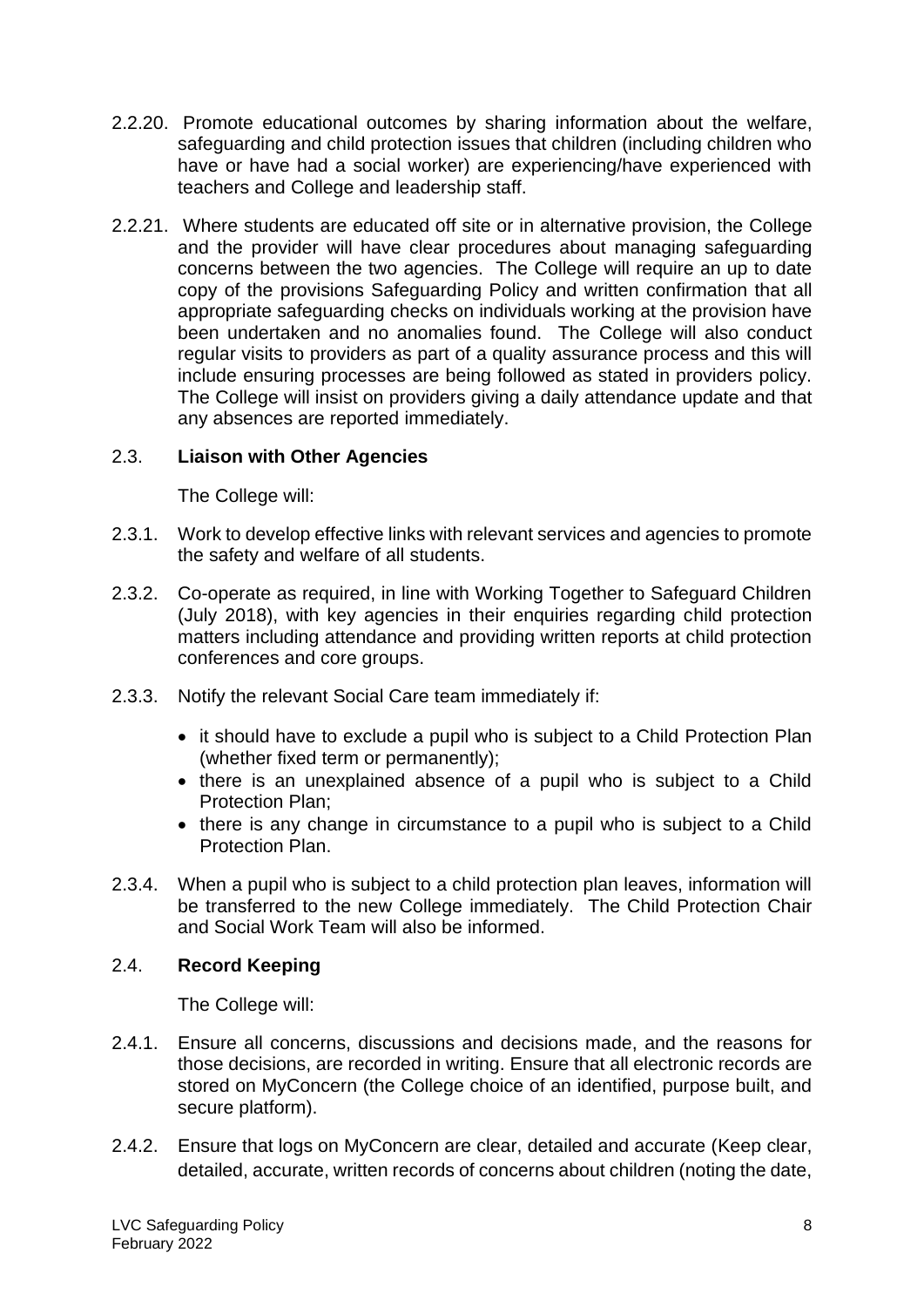event and action taken), even where there is no need to refer the matter to Social Care immediately). Ensure that all paper records received are kept securely; separate from the main pupil file and in a locked location.

- 2.4.3. Records should include:
	- a clear and comprehensive summary of the concern;
	- details of how the concern was followed up and resolved;
	- a note of any action taken, decisions reached and the outcome.
- 2.4.4. Ensure all relevant child protection records are sent to the receiving College or establishment when a pupil moves College, within five days, in accordance with 'Keeping Children Safe in Education, 2021, (page 148) in accordance with Keeping Children Safe in Education (September 2020) and the 'Educational Child Protection Record Keeping Guidance'. The DSL will consider whether it would be appropriate to share information with the new College/college in advance of the child leaving.
- 2.4.5. Make parents/carers aware that such records exist except when to do so would place the child at risk of harm.
- 2.4.6. All actions and decisions will be led by what is considered to be in the best interests of the child following discussions between professionals working with the individual child.

#### 2.5. **Confidentiality and Information Sharing**

The Data Protection Act 2018 does not prevent College staff from sharing information with relevant agencies, where that information may help to protect a child. Information about children and their families is defined as 'special category data', i.e. information that identifies a living individual. Collection, storage and sharing of personal data is governed by the UK General Data Protection Regulations (UK GDPR).

- 2.5.1. Ensure staff and volunteers adhere to confidentiality protocols and that information is shared appropriately.
- 2.5.2. Ensure staff are aware that they have a professional responsibility to share information with other agencies in order to safeguard children, (as set out in 'Information sharing; Advice for practitioners providing safeguarding services to children, young people, parents and carers,' DfE, July 2018).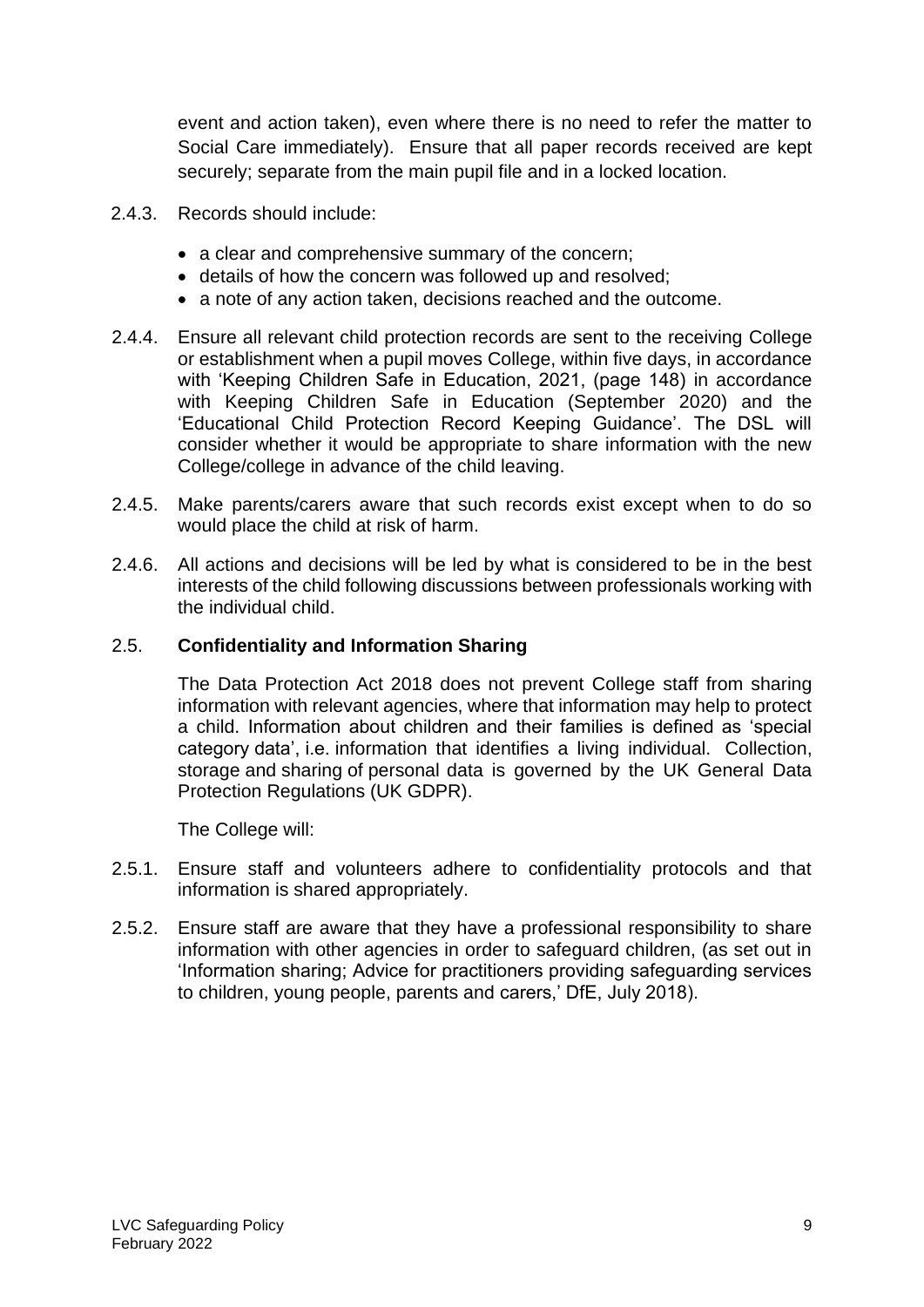- 2.5.3. Ensure that if a member of staff receives a Subject Access Request (under the Data Protection Act 2018) from a student or parent/carer they will refer the request to the DSL or Principal.
- 2.5.4. Ensure staff are clear with children that they cannot promise to keep secrets.

The Designated Safeguarding Lead/Deputy will:

- 2.5.5. Disclose information about a student to other members of staff on a 'need to know' basis. Parental consent may be required.
- 2.5.6. Aim to gain consent to share information and be mindful of situations where to do so would place a child at increased risk of harm. Information may be shared without consent if a person believes that there is good reason to do so, and that the sharing of information will enhance the safeguarding of a child in a timely manner.
- 2.5.7. Record when decisions are made to share or withhold information, who information has been shared with and why. (See 'Working Together to Safeguard Children,' July 2018).

In cases where the 'serious harm test' is met, Colleges must withhold providing the data in compliance with Colleges' obligations under the Data Protection Act 2018 and the UK GDPR. Where in doubt, Colleges should seek independent legal advice.

- 2.5.8. Seek advice about confidentiality from outside agencies if required. (See 'Information sharing; Advice for practitioners providing safeguarding services to children, young people, parents and carers,' DfE, July 2018).
- 2.5.9. Ensure that all students' files are requested on admission to the College be that from primary schools or where a student joins the College from another school throughout the year. Primary records will be collected where possible by either DSL or DDSL.
- 2.5.10. Ensure that all post 16 records are forwarded on request via recorded delivery and that acknowledgement of receipt of records is logged via written confirmation.

# 2.6. **Communication with Parents/Carers**

- Ensure that parents/carers have an understanding of the responsibility placed on the College and staff for ensuring child protection is adhered to by publishing its Child Protection policy on the College website.
- Discuss with Children's Social Care if the College believes that notifying parents/carers could place the child or another person at immediate risk of harm or prejudice the prevention or detection of crime. *[Further guidance on this can be found in the Effective Support for Children and Families in Cambridgeshire and Peterborough].*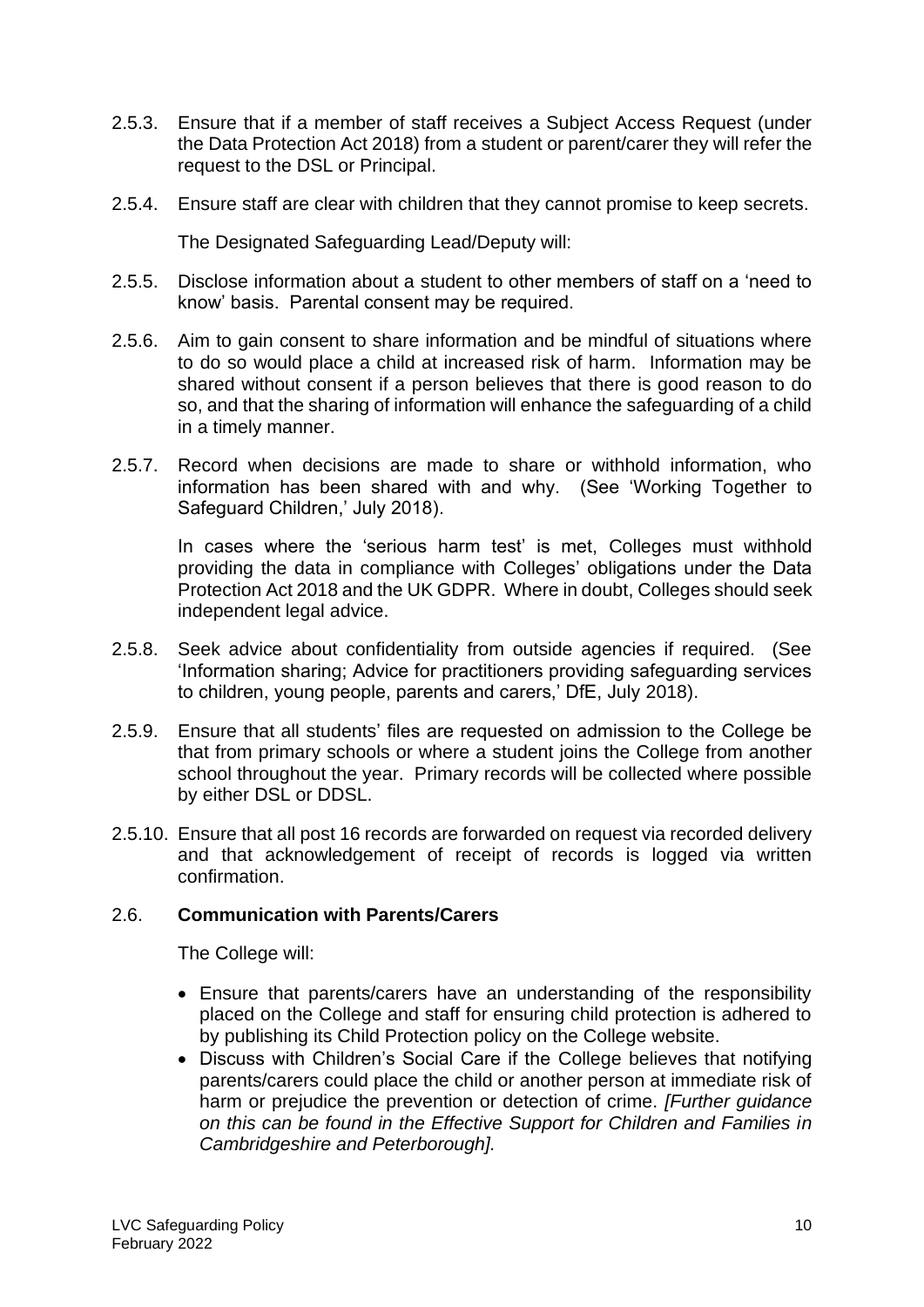- Particular circumstances where parents/carers **may not** be informed include any disclosure of sexual abuse or physical abuse where the child has an injury or where it may lead to the loss of evidence.
- All discussions that have taken place with parents/carers regarding the child's welfare to be recorded on MyConcern or if the decision has been made not to discuss it with parents, record the reasons why.
- Records may subsequently be disclosable to relevant partner agencies if Child Protection proceedings commence.
- Record what discussions have taken place with parents/carers or if a decision has been made not to discuss it with parents, record the reasons why. Records may subsequently be disclosable to relevant partner agencies if Child Protection proceedings commence.

# 2.7. **Prevention of Peer on Peer Abuse**

We recognise that peer on peer abuse can manifest itself in many ways. This can include but is not limited to: bullying (including cyberbullying, prejudicebased and discriminatory bullying); abuse within intimate partner relationships; physical abuse such as hitting, kicking, shaking, biting, hair pulling, or otherwise causing physical harm; sexual violence and sexual harassment; consensual and non-consensual sharing of nudes and seminudes images and/or videos; causing someone to engage in sexual activity without consent, such as forcing someone to strip, touch themselves sexually, or to engage in sexual activity with a third party; upskirting part of the Voyeurism (Offences) Act, April 2019) and initiation/ hazing type violence and rituals. Addressing inappropriate behaviour (even if it appears to be relatively innocuous) can be an important intervention that helps prevent problematic, abusive and/or violent behaviour in the future.

**All** forms of peer on peer abuse are unacceptable and will be taken seriously.

- 2.7.1. Create a whole College protective ethos in which peer on peer abuse, including sexual violence and sexual harassment will not be tolerated. Refer to the Sexual Harassment and Sexual Violence addendum 2021. Appendix D.
- 2.7.2. Provide training for staff about recognising and responding to peer on peer abuse, including raising awareness of the gendered nature of peer abuse, with girls more likely to be victims and boys, perpetrators.
- 2.7.3. Ensure that staff do not dismiss instances of peer on peer abuse, including sexual violence, sexual harassment, sexual taunting or 'banter' and the use of derogatory and misogynistic language as an inevitable part of growing up.
- 2.7.4. Include within the curriculum, information and materials that support children in keeping themselves safe from abuse, including abuse from their peers and online.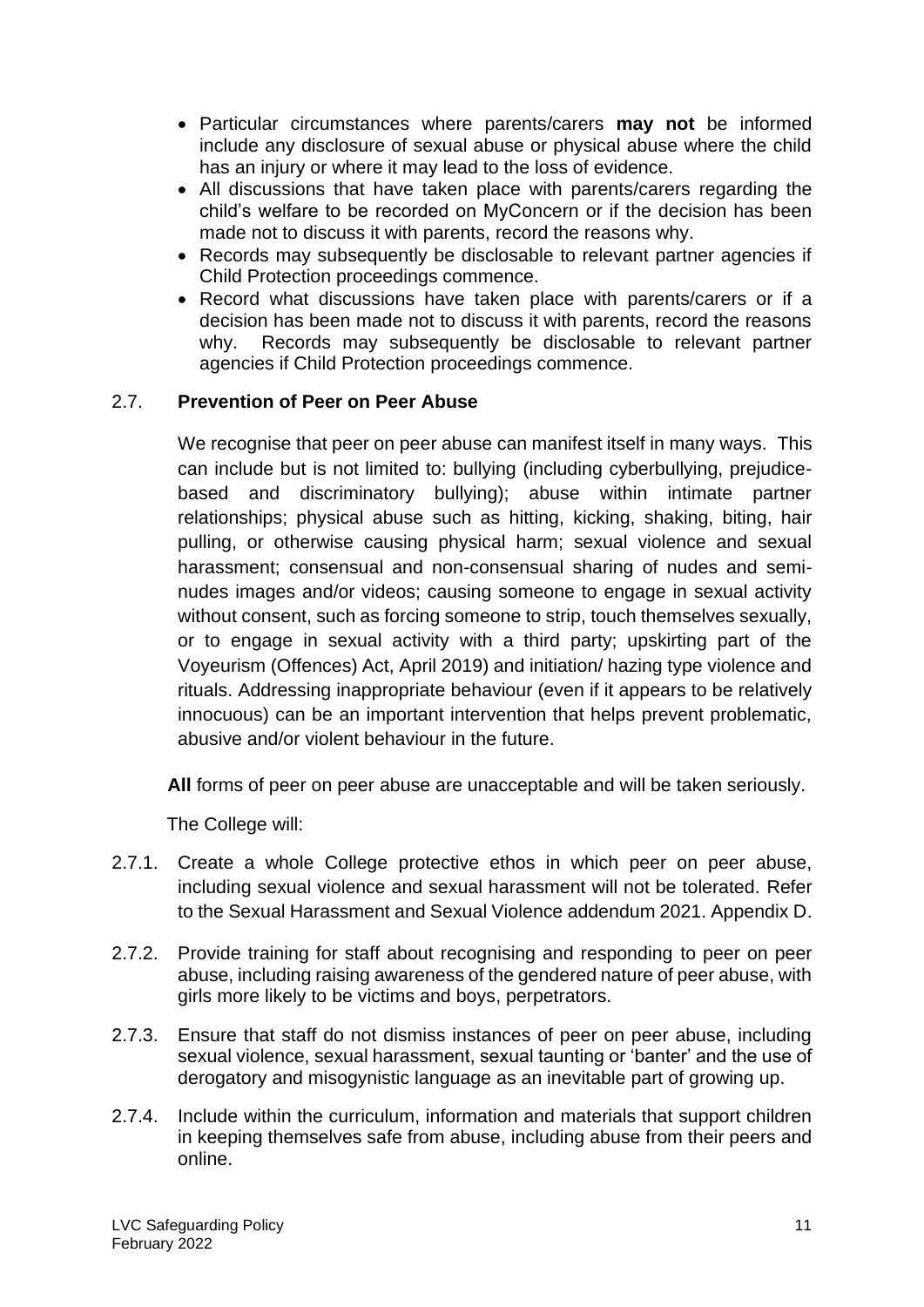- 2.7.5. Provide high quality Relationship and Sex Education (RSE) and/or enrichment programmes to allow children to take ownership of their own safety in ensuring that they are given information that empowers them to make informed and positive choices by:
	- Recognising whether other children, adults or sources of information are trustworthy, how to judge when a friendship is making them feel unhappy or uncomfortable and how to seek help or advice from others, if needed.
	- Understanding characteristics of what makes positive and healthy friendships and other relationships.
	- Acknowledging that some types of behaviour within relationships are criminal, including violent behaviour and coercive control.
	- Understanding what constitutes sexual harassment and sexual violence and why these are always unacceptable.
	- About online risks, including that any material someone provides has the potential to be shared online and the difficulty of removed potentially compromising material placed online.
	- What to do and where to get support to report material or manage issues online.
	- Acknowledging the impact of viewing harmful content and specifically explicit material e.g. pornography and how this presents a distorted picture of sexual behaviour and relationships.
	- Having an understanding of the law concerning the sharing and viewing of indecent images of children (including those created by children) and that it is a criminal offence which carries severe penalties including jail.
	- Being able to understand what sexual exploitation, abuse, grooming, coercion, control, harassment, rape, domestic abuse, forced marriage, honour-based abuse and FGM are and how they can affect current and future relationships.
	- Understanding that consent can be actively communicated and how to recognise consent from others, including sexual consent and how and when that can be withdrawn (in all contexts including online).
	- Staff should be aware that some groups are potentially more at risk. Evidence shows girls, children with special educational needs and disabilities (SEND) and LGBT children are at greater risk.
- 2.7.6. In the case of an allegation, staff are to refer to the Sexual Harassment and Sexual Violence addendum to the safeguarding policy 2021 for details on prevention and procedure. Appendix D

# 2.8. **Dealing with Sexual Violence and Sexual Harassment between children**

- Sexual violence and sexual harassment can occur between two children of any age and sex from primary to secondary stage and into colleges. It can also occur online. It can also occur through a group of children sexually assaulting or sexually harassing a single child or group of children.
- Children who are victims of sexual violence and sexual harassment will likely find the experience stressful and distressing. This will, in all likelihood,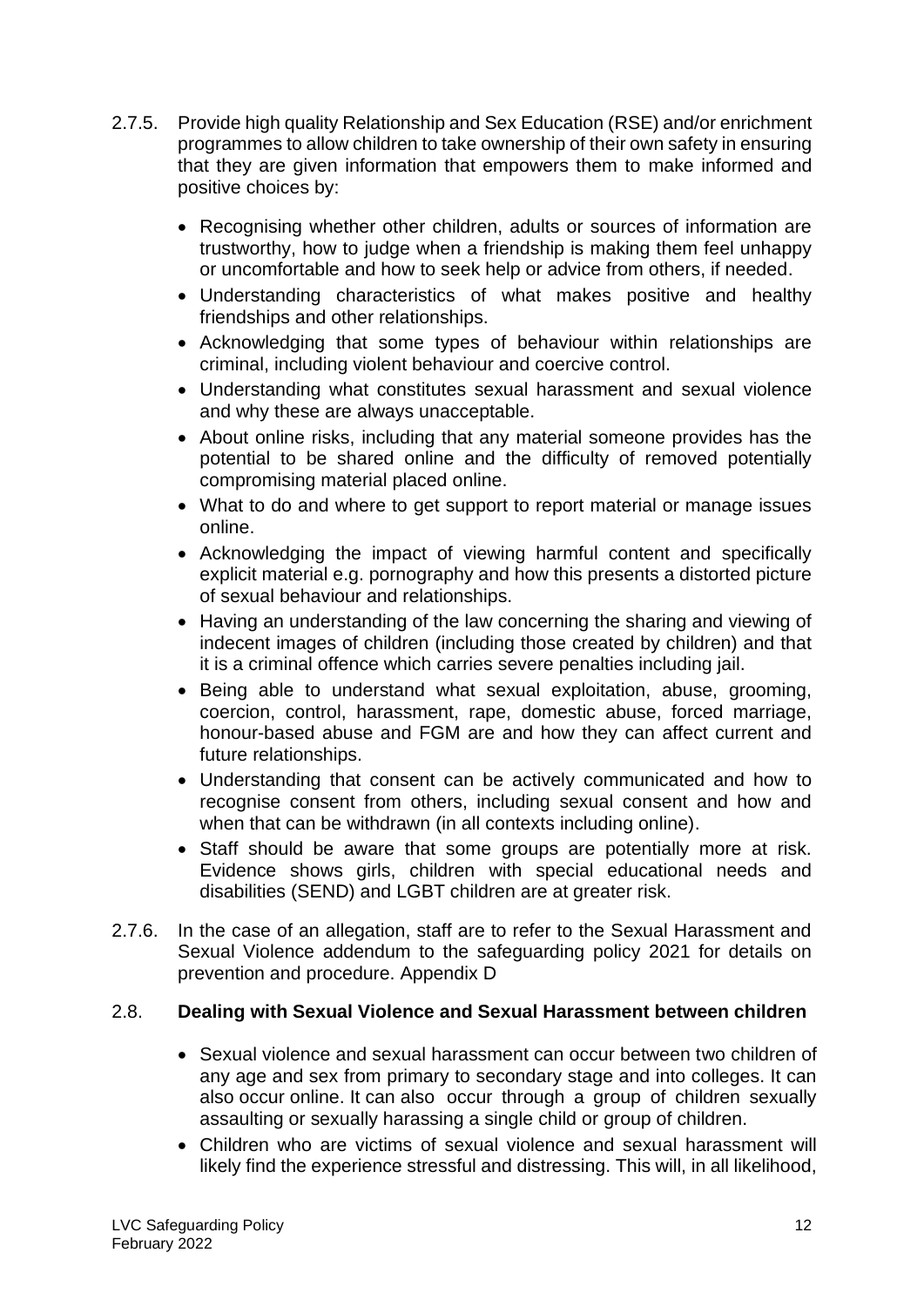adversely affect their educational attainment and will be exacerbated if the alleged perpetrator(s) attends the same College or college. Sexual violence and sexual harassment exist on a continuum and may overlap, they can occur online and face to face (both physically and verbally) and are never acceptable.

- Sexual violence may include rape, assault by penetration or sexual assault. Sexual harassment refers to 'unwanted conduct of a sexual nature', such as sexual comments, sexual taunting or physical behaviour such as deliberately brushing against someone.
- Online sexual harassment may include non-consensual sharing of sexual images and videos, sexualised online bullying, unwanted sexual comments and messages, and sexual exploitation, coercion and threats. The College will:
- 2.8.1. Be clear that sexual violence and sexual harassment will not be tolerated.
- 2.8.2. Provide training for staff on how to manage a report of sexual violence or sexual harassment.
- 2.8.3. Make decisions on a case-by-case basis.
- 2.8.4. Reassure victims that they are being taken seriously, offer appropriate support and take the wishes of the victim into account when decision making.
- 2.8.5. Implement measures to keep the victim, alleged perpetrator and if necessary other children and staff members, safe. Record any risk assessments and keep them under review.
- 2.8.6. Give consideration to the welfare of both the victim(s) and perpetrator(s) in these situations.
- 2.8.7. Liaise closely with external agencies, including police and social care, when required.
- 2.8.8. Academies are to follow the procedures outlined in:
	- Sexual Harassment and Sexual Violence addendum to the safeguarding policy 2021 Appendix D.
	- 'Keeping Children Safe in Education Part Five' 2021, Sexual violence and sexual harassment between children in Colleges and colleges,' (DfE, September, 2021).
	- Academies should also refer to Sharing nudes and semi nudes: advice for education settings working with children and young people' (UKCIS, December 2020) Appendix E.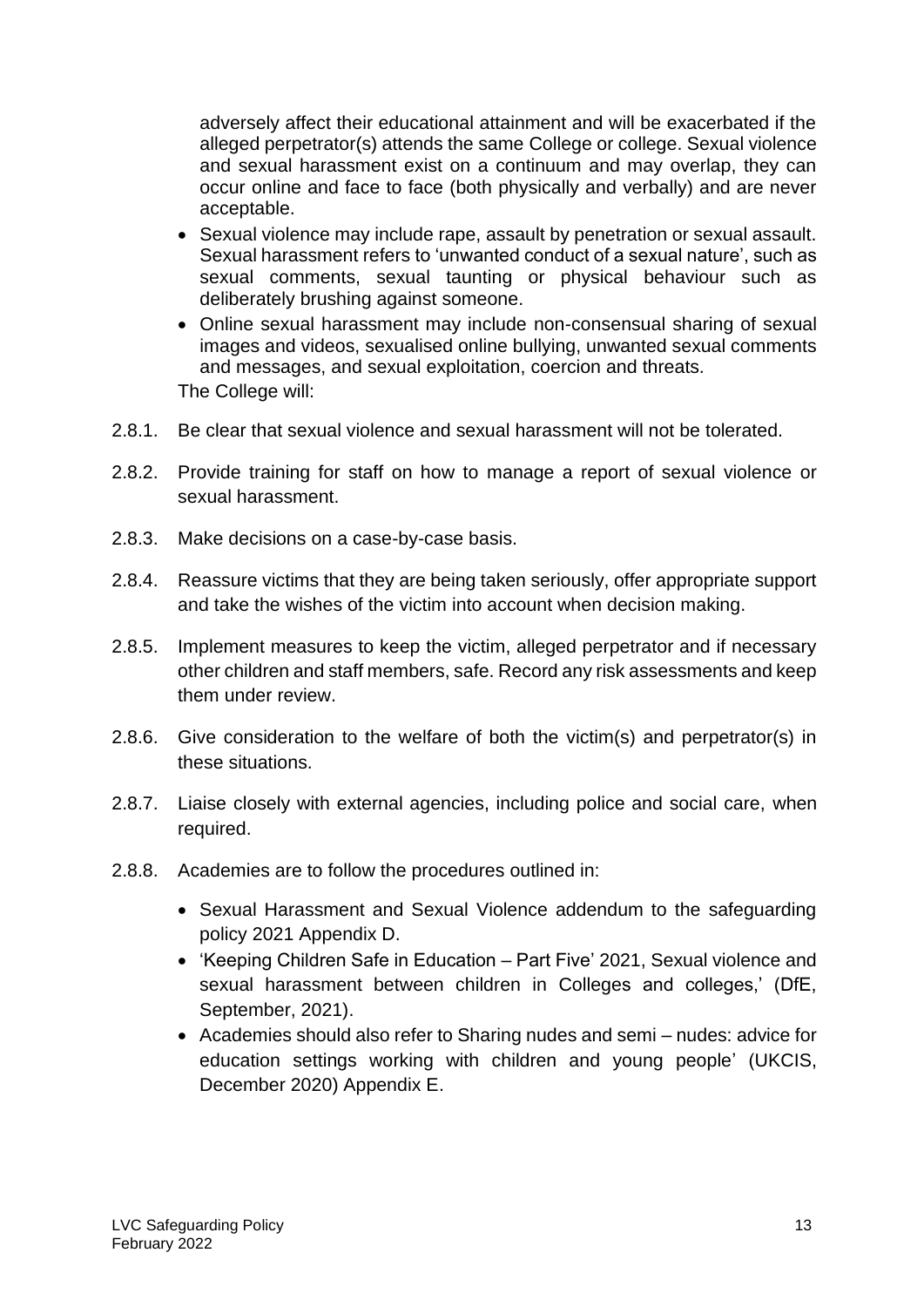# **3. SUPPORTING CHILDREN**

The College recognises that **any** child may be subjected to abuse and that mental health problems can, in some cases, be an indicator that a child has suffered or is at risk of suffering abuse, neglect or exploitation and that mental health problems can, in some cases, be an indicator that a child has suffered or is at risk of suffering abuse, neglect or exploitation and as such will support all children.

- 3.1. We recognise that the impact on children who are abused or witness violence may last into adulthood without appropriate intervention and support.
- 3.2. The College may be the only stable, secure and predictable element in the lives of children at risk. Nevertheless, when at College their behaviour may be challenging and defiant or they may be withdrawn.
- 3.3. We recognise that some children actually adopt abusive behaviours and that these children must be referred on for appropriate support and intervention.

### 3.4. **The College will support all students through:**

- 3.4.1. Cross-curricular opportunities to encourage self-esteem and self-motivation.
- 3.4.2. The College ethos that actively promotes a positive, supportive and secure environment and gives students a sense of being valued.
- 3.4.3. Applying the College behaviour policy effectively. All staff will agree on a consistent approach, which focuses on the behaviour of the offence committed by the child but does not damage the student's sense of self-worth. The College will ensure that the student knows that some behaviour is unacceptable but she/he is valued and not to be blamed for any abuse which has occurred.
- 3.4.4. Liaise with the senior mental health lead where safeguarding concerns are linked to mental health in College for advice on case management.
- 3.4.5. Liaison with other agencies which support the student such as Social Care, Child and Adolescent Mental Health Services, Cambridgeshire Sexual Behaviours Service, the Educational Psychology Service or Early Help Teams.
- 3.4.6. A commitment to promote supportive engagement with parents/carers in safeguarding and promoting the welfare of children, including where families may be facing challenging circumstances
- 3.4.7. The College recognises that whilst **any** child may benefit from early help, staff are encouraged to consider the wider environmental factors present in a child's life which could pose a threat to their welfare or safety, (contextual safeguarding). Staff are required to be particularly alert to the potential need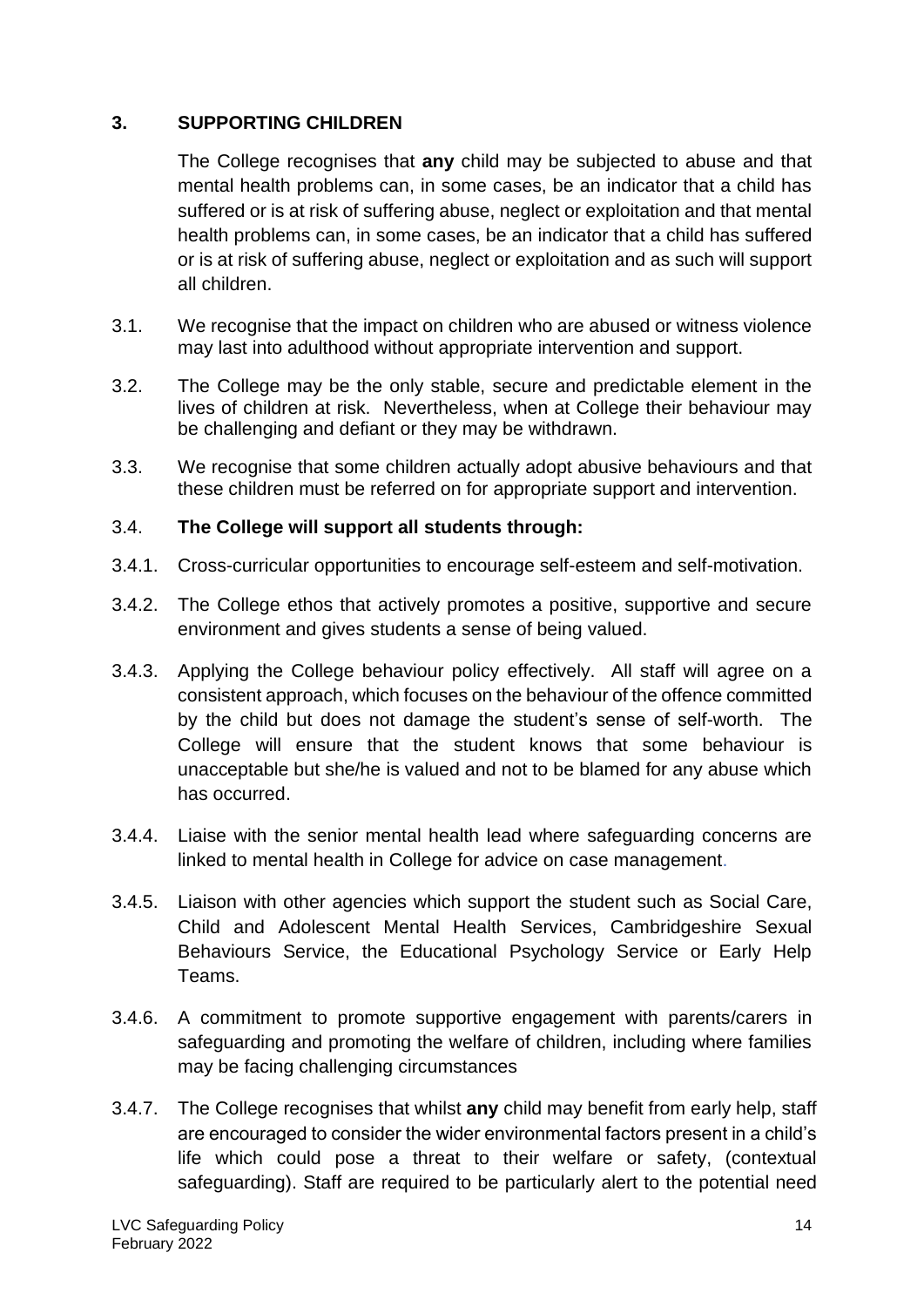for early help for children in particular circumstances. Please see pages  $8 - 9$ of Keeping Children Safe in Education, 2021 for the complete list. The list includes:

# **Children with Disabilities, Additional Needs or Special Educational Needs**

The College recognise that, statistically, children with additional needs, special educational needs, emotional and behavioural difficulties and disabilities are most vulnerable to abuse.

The College has students with emotional and behavioural difficulties and/or challenging behaviours, communication difficulties and mental health needs.

The College will:

- 3.5. Ensure that the SEND team support staff to decide appropriate strategies that will reduce anxiety for the individual child and raise self–esteem as part of an overall support plan agreed with parents/carers.
- 3.6. Promote through a differentiated curriculum and adult support how students with additional needs can recognise if they are feeling unsafe including within family relationships and friendships; how to ask for help; the difference between safe and unsafe secrets; the difference between safe and unsafe physical contact; and how to recognise and manage risk including in a digital context.
- 3.7. Promote high standards of practice, including ensuring that children with additional needs know how to raise concerns, and have access to a range of adults with whom they can communicate.

#### 3.8 **Young Carers**

The College recognises that children who are living in a home environment which requires them to act as a young carer for a family member or a friend. who is ill, disabled or misuses drugs or alcohol can increase their vulnerability and that they may need additional support and protection.

The College will:

- Seek to identify young carers:
- Offer additional support internally via Marta Hill, the College's Young Carers Champion;
- Signpost to external agencies; C33 Young Carers support the students in College;
- Be particularly vigilant to the welfare of young carers and follow the procedures outlined in this policy, referring to Early Help or Social Care as required if concerns arise.

# 3.9. **Children Frequently Missing Education**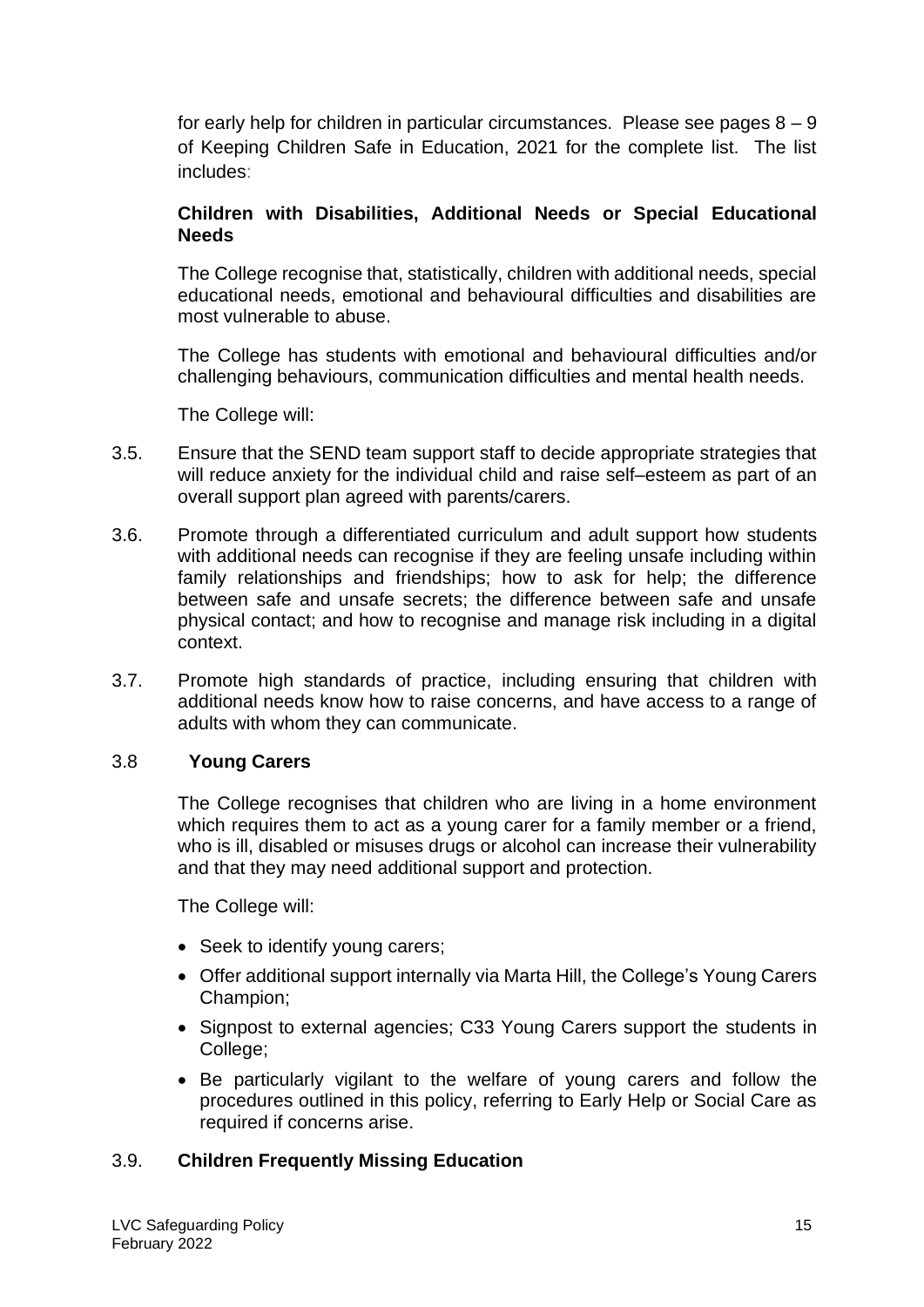The College recognises that children going missing, particularly repeatedly, can act as a warning sign of a range of safeguarding possibilities including abuse, neglect, child sexual exploitation and child criminal exploitation, mental health problems, risk of substance abuse, risk of travelling to conflict zones, and risk of FGM or forced marriage.

Children with persistent or erratic attendance are more vulnerable and therefore the College will:

- Monitor attendance of individual students closely, as outlined in the Attendance Policy, and analyse patterns of absence to aid early identification of concerning patterns of absence.
- Endeavour to hold more than one emergency contact for each student to provide additional options to make contact with a responsible adult when a child missing education is identified as a welfare and/or safeguarding concern.
- When a child is missing from education, the College follows the procedure as set out in Cambridgeshire's Children Missing Education guidance. The College will inform the Local Authority Attendance officer and Social Care if a missing child is subject to a Child Protection Plan or there have been ongoing concerns.

# 3.10. **Substance Misuse and Child Protection**

The discovery that a young person is using legal or illegal substances or reported evidence of their substance use is not necessarily sufficient in itself to initiate child protection proceedings but the College will consider such action in the following situations:

When there is evidence or reasonable cause:

- to believe the young person's substance misuse may cause him or her to be vulnerable to other abuse such as sexual abuse;
- to believe the student's substance related behaviour is a result of abuse or because of pressure or incentives from others, particularly adults;
- where the misuse is suspected of being linked to parent/carer substance misuse;
- where the misuse indicates an urgent health or safeguarding concern;
- where the child is perceived to be at risk of harm through any substance associated criminality
- where a young person has been caught bringing substances into College they will be dealt with as per the College's Behaviour Policy.

#### 3.11. **Children Living with Substance Misusing Parents/Carers**

3.11.1. Misuse of substances in parents/carers is strongly associated with significant harm to children, especially when combined with other features such as domestic violence.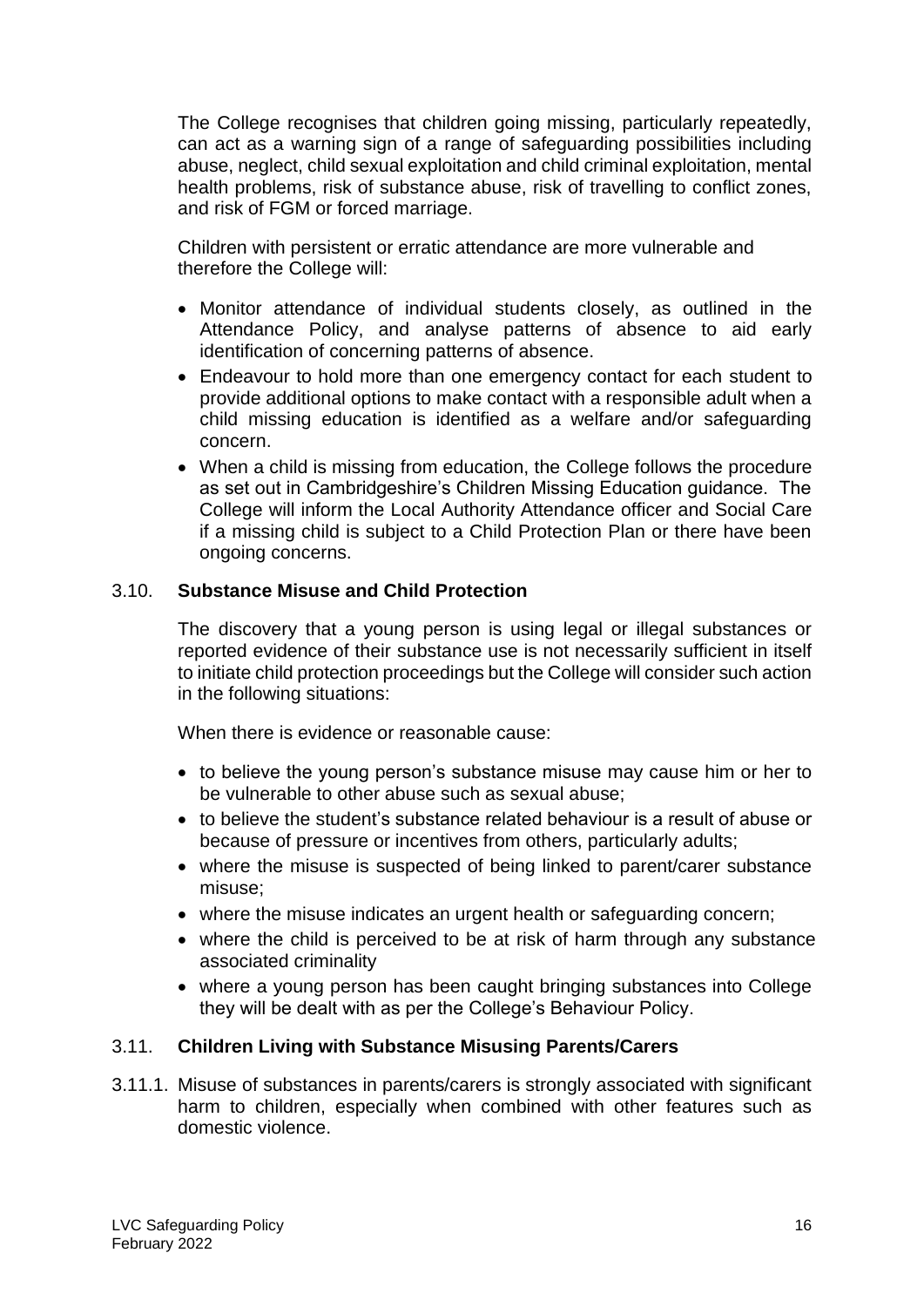- 3.11.2. When the College receives information about substance abuse by a child's parents/carers they will follow appropriate procedures.
- 3.11.3. This is particularly important if the following factors are present:
	- use of the family resources to finance the parent's dependency, characterised by inadequate food, heat and clothing for the children;
	- children exposed to unsuitable caregivers or visitors e.g. customers or dealers;
	- the effects of alcohol leading to an inappropriate display of sexual and/or aggressive behaviour:
	- the parental misuse is regarded as problematic including unsafe storage of drugs and injecting equipment;
	- a chaotic and unpredictable home environment exists which can be attributed to drug or alcohol misuse leading to emotional unavailability, irrational behaviour and reduced parental vigilance;
	- children are not being provided with acceptable or consistent levels of social and health care;
	- disturbed moods as a result of withdrawal or dependency;
	- drugs and/or alcohol having an adverse impact on the growth and development of the unborn child.

# 3.12. **Children showing signs of Abuse and/or Neglect**

The College recognises that experiencing abuse or neglect may have an adverse impact on those children which may last into adulthood without appropriate intervention and support.

- provide a stable, secure and predictable element in the lives of young people at risk. Children who have experienced abuse or neglect may display this through their own behaviour, which may be challenging and defiant or passive and withdrawn;
- support young people who may develop abusive behaviours and refer them on for appropriate support and intervention;
- provide training for staff to ensure that they have the skills to identify and report cases, or suspected cases, of abuse in accordance with the procedures outlined in this policy. The definitions of the four categories of abuse are attached (see Appendix B).
- All staff, but especially the DSL/DDSL, should consider whether children are at risk of abuse or exploitation in situations outside their families.
- Extra-familial harms take a variety of different forms and children can be vulnerable to multiple harms including (but not limited to) sexual exploitation, criminal exploitation, and serious youth violence.
- All staff should be aware that safeguarding incidents and/or behaviours can be associated with factors outside the College or college and/or can occur between children outside of these environments.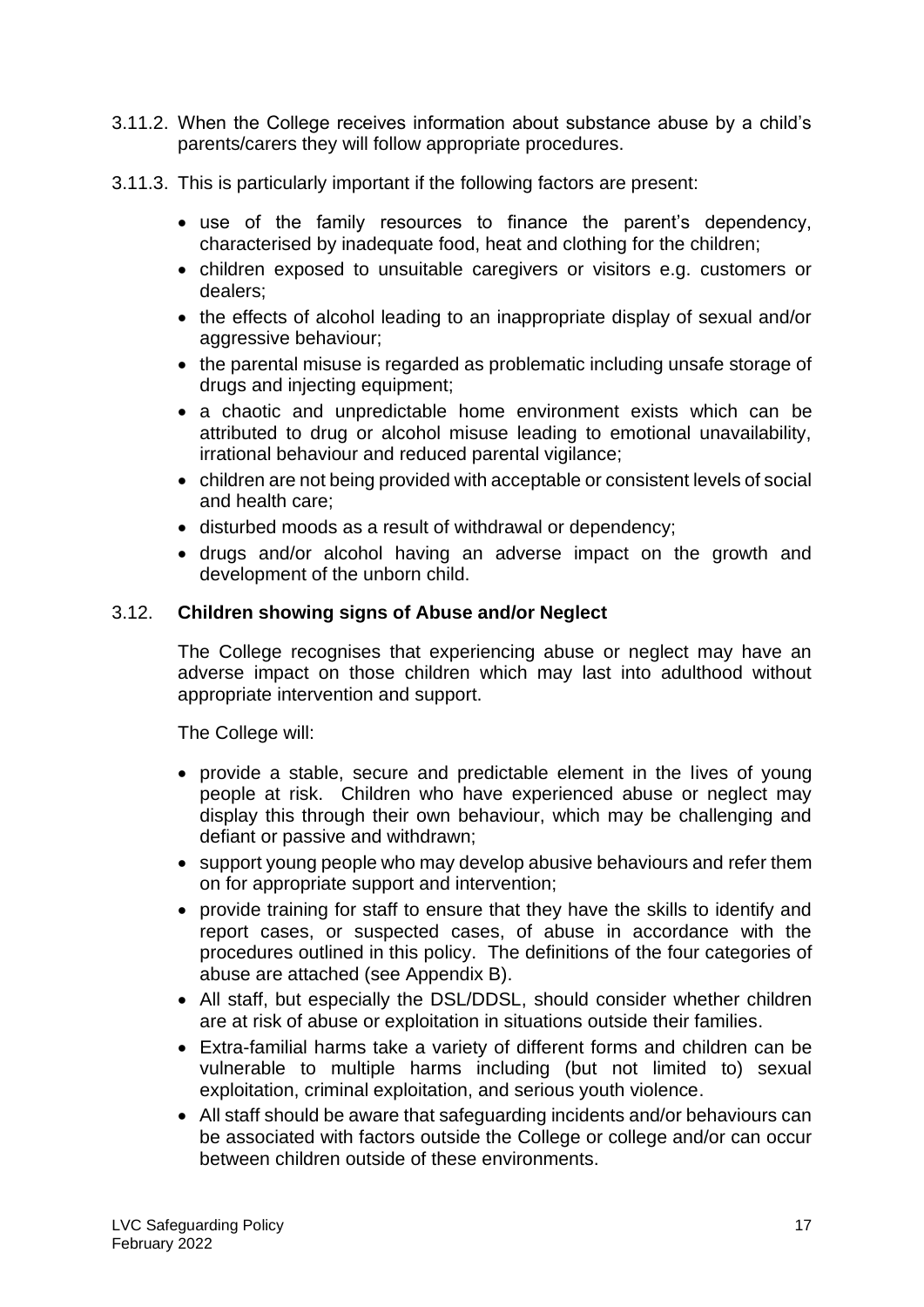# 3.13. **Privately Fostered Children**

Private fostering is when a child under the age of 16, (under 18 if disabled) is provided with care and accommodation by a person who is not a parent, a person with parental responsibility for them or relative in their own home for 28 days or more.

The College will:

• Follow the mandatory duty to inform the local authority of any 'Private Fostering' arrangements and refer to the Specialist Fostering Team.

### 3.14. **Children who have returned home to their family from care**

The College / College recognises that a previously looked after child potentially remains vulnerable and staff will vigilantly monitor the welfare of previously looked after children, keep records and notify Social Care as soon as there is a recurrence of a concern in accordance with the Cambridgeshire and Peterborough Safeguarding Partnership 'Inter - Agency Procedures'. The college Designated Teacher for Previously and Currently Looked after children **is Anna Garner.**

### 3.15. **Children who have Family Members in Prison**

The College/ College is committed to supporting children and young people who have a parent or close relative in prison and will work with the family to find the best ways of supporting the child.

It recognises that children with family members in prison are at risk of poor outcomes including:

- poverty;
- stigma;
- isolation;
- poor mental health;
- poor attendance.

Therefore, the College will work with the family and will treat information shared by them in confidence to support minimise the risk of the child not achieving their full potential.

#### 3.16. **Children living with Domestic Abuse**

The College's Designated Lead on Domestic Abuse is **Nichola Addley**.

3.16.1 The Domestic Abuse Act 2021 introduces the first ever statutory definition of domestic abuse and recognises the impact of domestic abuse on children, as victims in their own right, if they see, hear or experience the effects of abuse.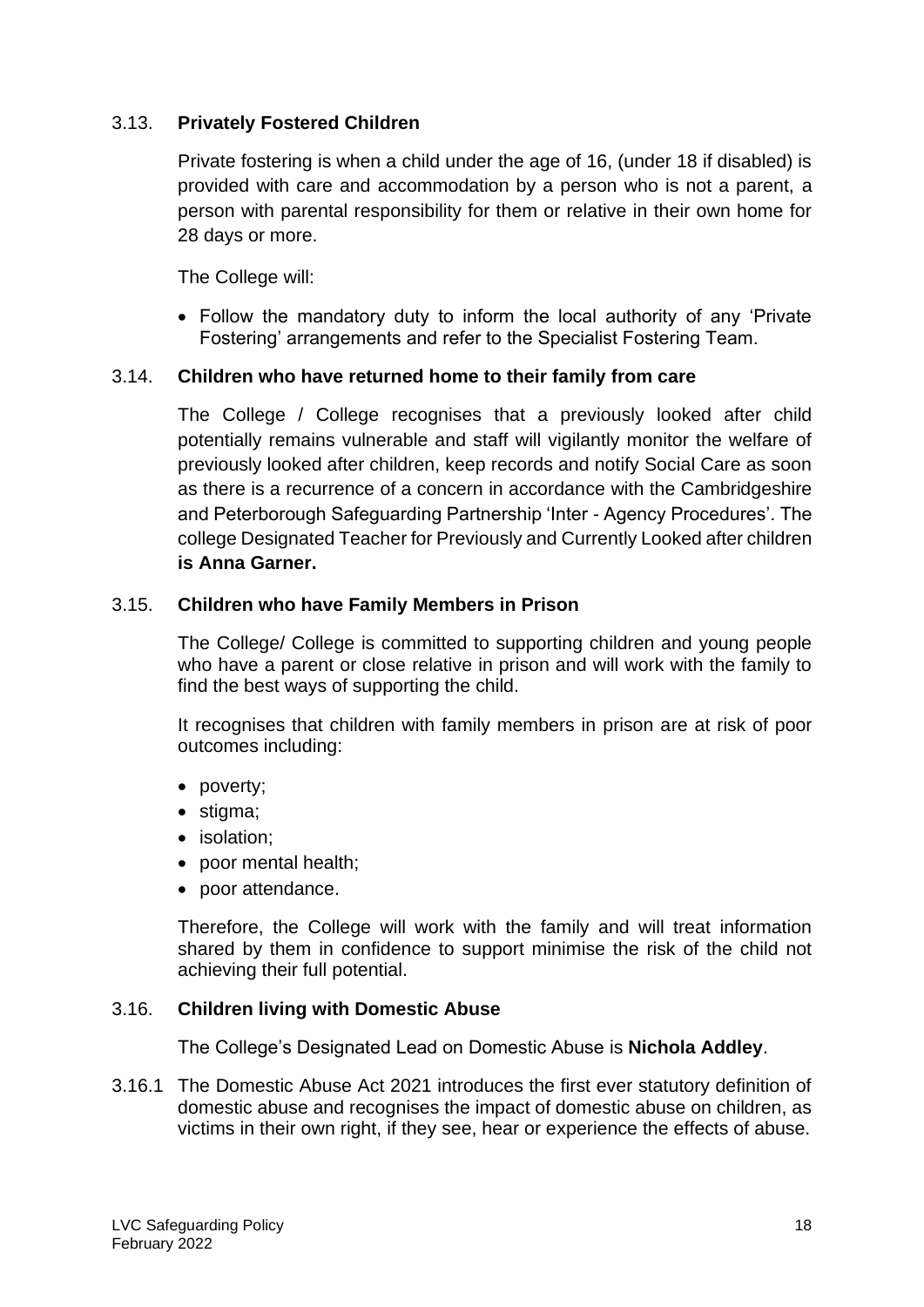All children can witness and be adversely affected by domestic abuse in the context of their home life where domestic abuse occurs between family members. Experiencing domestic abuse and/or violence can have a serious, long lasting emotional and psychological impact on children. In some cases, a child may blame themselves for the abuse or may have had to leave the family home as a result.

Young people can also experience domestic abuse within their own intimate relationships. This form of peer on peer abuse is sometimes referred to as 'teenage relationship abuse'. Depending on the age of the young people, this may not be recognised in law under the statutory definition of 'domestic abuse' (if one or both parties are under 16).

Domestic Abuse is defined as any incident or pattern of incidents of controlling, coercive or threatening behaviour, violence or abuse between those aged 16 or over who are 'personally connected' regardless of gender or sexuality. This can encompass but is not limited to the following types of abuse: psychological, physical, sexual, financial and emotional, coercive or controlling behaviour.

- 3.16.2. Where there is Domestic Abuse in a family, the children/young people will always be affected; the longer the violence continues, the greater the risk of significant and enduring harm, which may carry with them into their adult life and relationships.
- 3.16.3. Schools are ideally placed to offer appropriate support, alongside other agencies, whether families are in crisis, or whether there are early signs of potential abuse. The College will vigilantly monitor the welfare and attendance of children living in domestic abuse households. Contribute to any Multi-Agency Risk Assessment Conference (MARAC) safety plans as required.
- 3.16.4. Linton Village College will work in partnership with Cambridgeshire Police and Cambridgeshire County Council to identify and provide appropriate support to students who have experienced domestic abuse in their home. This partnership is called Operation Encompass.
- 3.16.5. Cambridgeshire's Education Safeguarding team will share police information of all domestic incidents with the Designated Safeguarding Lead (DSL)/Domestic Abuse Lead (DAL) where one of the College's students has been present (having either witnessed or heard the incident).
- 3.16.6. On receipt of any information, the DSL/DAL will take appropriate action to ensure the safety of the child and if necessary share the information with key staff such as Heads of House.
- 3.16.7. All notifications and information is stored confidentially in line with colleges safeguarding record keeping as outlined in 2.4.
- 3.16.8. All information sharing and resulting actions will be undertaken in accordance with the 'Cambridgeshire and Peterborough Joint Agency Protocol for Domestic Abuse – Notifications to Colleges, Colleges and Early Years settings'.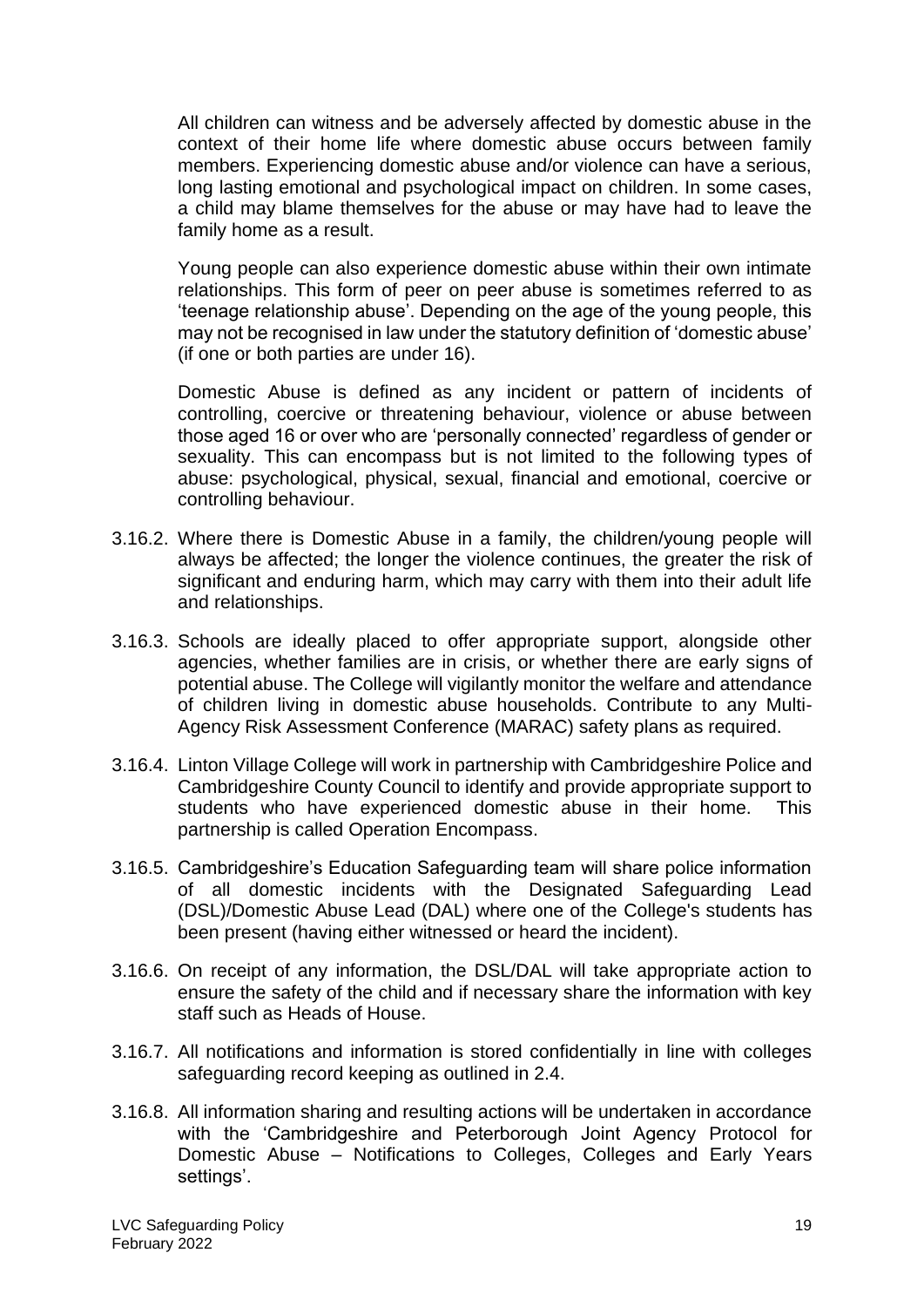#### 3.17. **Children at risk of 'Honour-Based' abuse including Female Genital Mutilation (FGM)**

- 3.17.1. So called 'honour based' abuse (HBA) encompasses incidents which are committed to protect or defend the honour of the family and/or the community including breast ironing, female genital mutilation (FGM) and forced marriage.
- 3.17.2. "FGM is a procedure where the female genital organs are injured or changed and there is no medical reason for this. It is frequently a very traumatic and violent act for the victim and can cause harm in many ways". (Multi-agency statutory guidance on female genital mutilation, April 2016).
- 3.17.3. In accordance with the Female Genital Mutilation Act, it is a statutory duty for teachers in England and Wales to report 'known' cases of FGM in under-18s which they identify in the course of their professional work to the police.
- 3.17.4. The College takes these concerns seriously and staff will be made aware of the possible signs and indicators that may alert them to the possibility of FGM. Any indication that FGM is a risk, is imminent, or has already taken place will be dealt with under the child protection procedures outlined in this policy.
- 3.17.5. The Designated Safeguarding Lead will make appropriate and timely referrals to Social Care if FGM is suspected. In these cases, parents/carers will not be informed before seeking advice. The case will still be referred to Social Care even if it is against the student's wishes.

# 3.18. **Children at risk of Child Sexual Exploitation (CSE)**

3.18.1. Child sexual exploitation is a form of child sexual abuse. It occurs where an individual or group takes advantage of an imbalance of power to coerce, manipulate or deceive a child or young person under the age of 18 into sexual activity (a) in exchange for something the victim needs or wants, and/or (b) for the financial advantage or increased status of the perpetrator or facilitator. The victim may have been sexually exploited even if the sexual activity appears consensual. Child sexual exploitation does not always involve physical contact; it can also occur through the use of technology.

CSE can be a one-off occurrence or a series of incidents over time and range from opportunistic to complex organised abuse. It can involve force and/or enticement-based methods of compliance and may, or may not, be accompanied by violence or threats of violence.

- 3.18.2. Sexual exploitation can take many forms from a seemingly 'consensual' relationship to serious organised crime involving gangs and groups.
- 3.18.3. Exploitation is marked out by an imbalance of power in the relationship and involves varying degrees of coercion, intimidation and sexual bullying including cyber-bullying and grooming.
- 3.18.4. It is important to recognise that some young people being sexually exploited do not show any external signs of this abuse and may not recognise that they are being abused.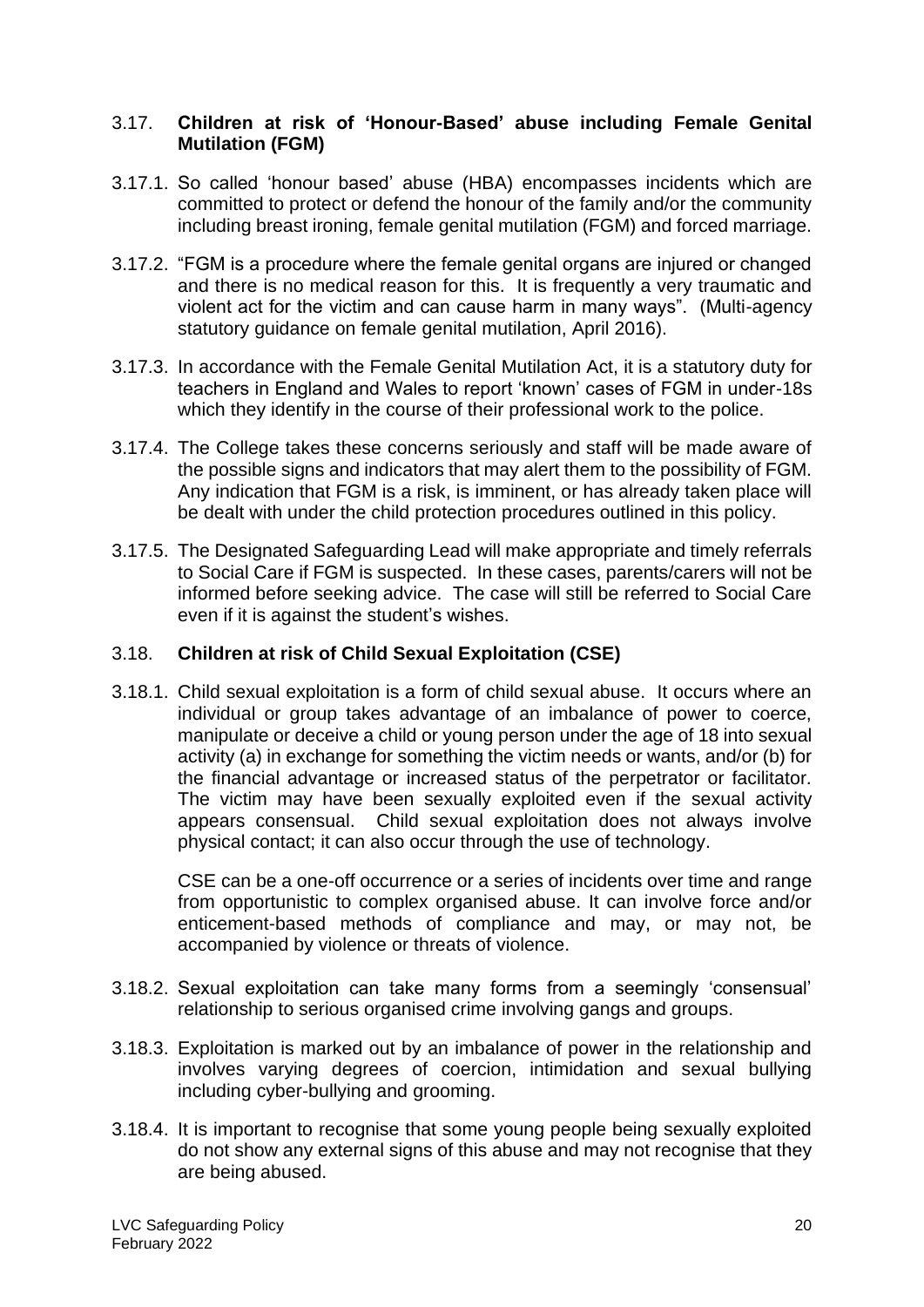- 3.18.5. Young people who go missing can be at increased risk of sexual exploitation and so procedures are in place to ensure the appropriate response to children and young people who go missing, particularly on repeat occasions. At the College this involves working with the family, referring to social care, involving police action and referring to the locality.
- 3.18.6. The Designated Safeguarding Lead will complete the Safeguarding Children Partnership Board's Exploitation (CSE/Criminal/Gangs) Risk Assessment and Management Tool and refer to Social Care if there is a concern that a young person may be at risk of CSE.

# 3.19. **Children at risk of Child Criminal Exploitation (CCE)**

As with CSE, CCE is where an individual or group takes advantage of an imbalance of power to coerce, control, manipulate or deceive a child into any criminal activity.

- 3.19.1 As with CSE children are coerced to participate in illegal activities in exchange for something the victim needs or wants and/or (b) for the financial or other advantage of the perpetrator or facilitator and/or (c) through violence or the threat of violence. The College's Prevent Lead is **Shahla Matarazzo** in addition, the governing body will ensure that the DSL has undertaken Prevent awareness training and that all staff receive training about the Prevent duty.
- 3.19.2 CCE can include children being forced to work in cannabis factories, being coerced into moving drugs or money across the country (county lines see 3.20). forced to shoplift or pickpocket, or to threaten other young people.

Some of the following can be indicators of CCE:

- children who appear with unexplained gifts or new possessions;
- children who associate with other young people involved in exploitation:
- children who suffer from changes in emotional well-being;
- children who misuse drugs and alcohol;
- children who go missing for periods of time or regularly come home late, and children who regularly miss College or education or do not take part in education.
- The college recognises that young people who go missing can be at increased risk of child criminal exploitation, modern slavery and/or trafficking and has procedures in place to ensure appropriate response to children and young people who go missing, particularly on repeat occasions.
- 3.19.3. The Designated Safeguarding Lead will complete the Safeguarding Children Partnership Board's Exploitation (CSE/Criminal Gangs) Risk Assessment and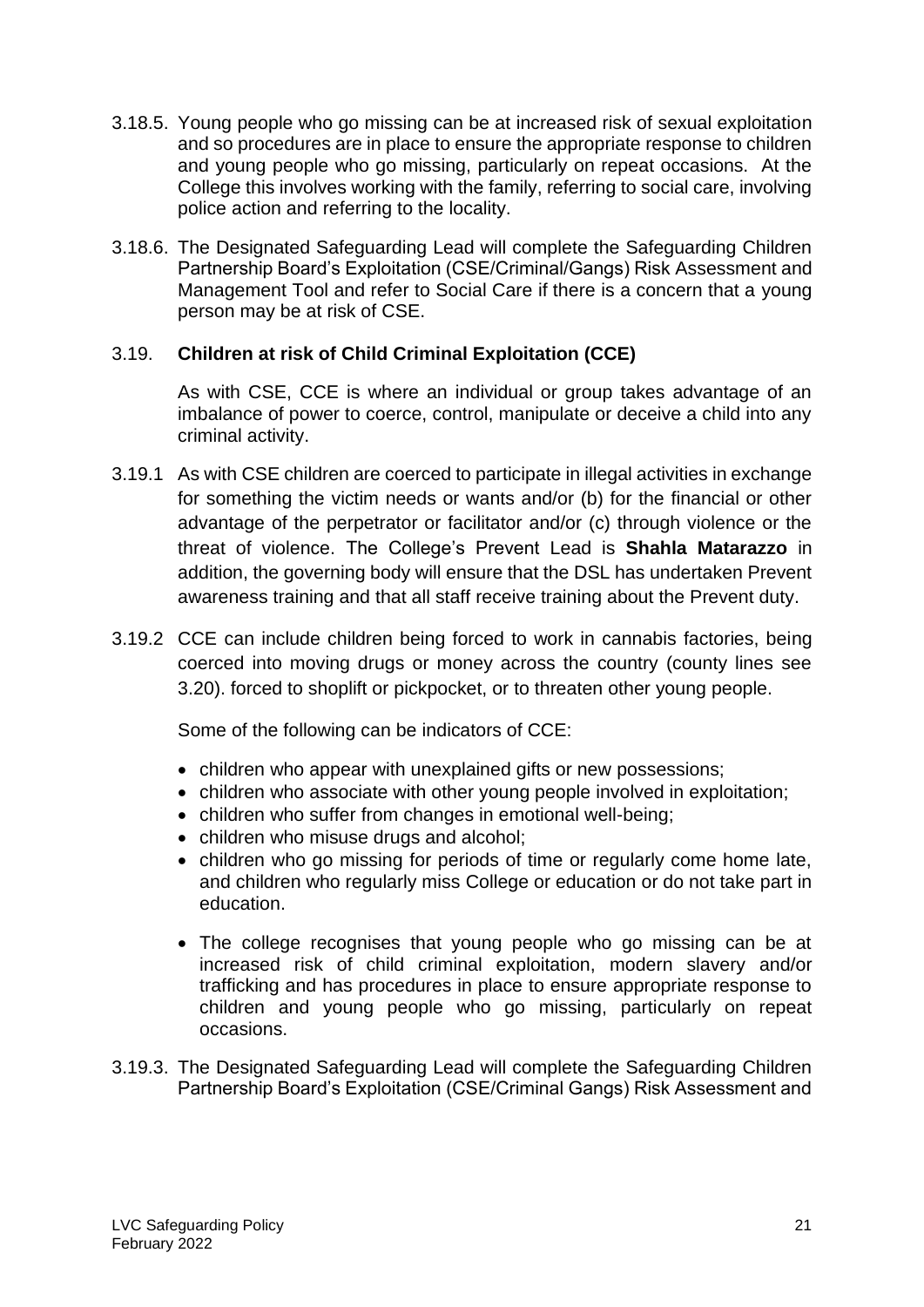Management Tool and refer to Social Care if there is a concern that a young person may be at risk of CSE.

### 3.20. **Children at Risk of Radicalisation**

Children are vulnerable to extremist ideology and radicalisation. Similar to protecting children from other forms of harms and abuse, protecting children from this risk should be a part of a schools' safeguarding approach.

The governing body will ensure that the DSL has undertaken Prevent awareness training and that all staff receive training about the Prevent Duty.

Staff are required to be alert to changes in children's behaviour which could indicate they need help or protection. Concerns that a child is at risk of radicalisation are referred to the DSL in the usual way. The College's designated safeguarding lead (and any deputies) should be aware of local procedures for making a Prevent referral.

- All new staff are required to undertake online accredited Prevent training as part of the college's safeguarding induction.
- See also "The Prevent Duty, Departmental advice for Colleges and childcare providers", June 2015, Department for Education and "Revised Prevent Duty Guidance: for England and Wales", July 2015, HM Government.

# 3.21. **County Lines**

County lines is a term used to describe gangs and organised criminal networks involved in exporting illegal drugs (primarily crack cocaine and heroin) into one or more importing areas [within the UK], using dedicated mobile phone lines or other form of "deal line".

- Exploitation is an integral part of the county lines offending model with children and vulnerable adults exploited to move and store drugs and money.
- Children can be targeted and recruited into county lines in a number of locations including schools.
- Children can easily become trapped by this type of exploitation as county lines gangs create drug debts and can threaten serious violence and kidnap towards victims (and their families) if they attempt to leave the county lines network.
- The Designated Safeguarding Lead will complete the Safeguarding Children Partnership Board's Exploitation (CSE/Criminal/Gangs) Risk Assessment and Management Tool and refer to Social Care if there is a concern that a young person may be involved in County Lines.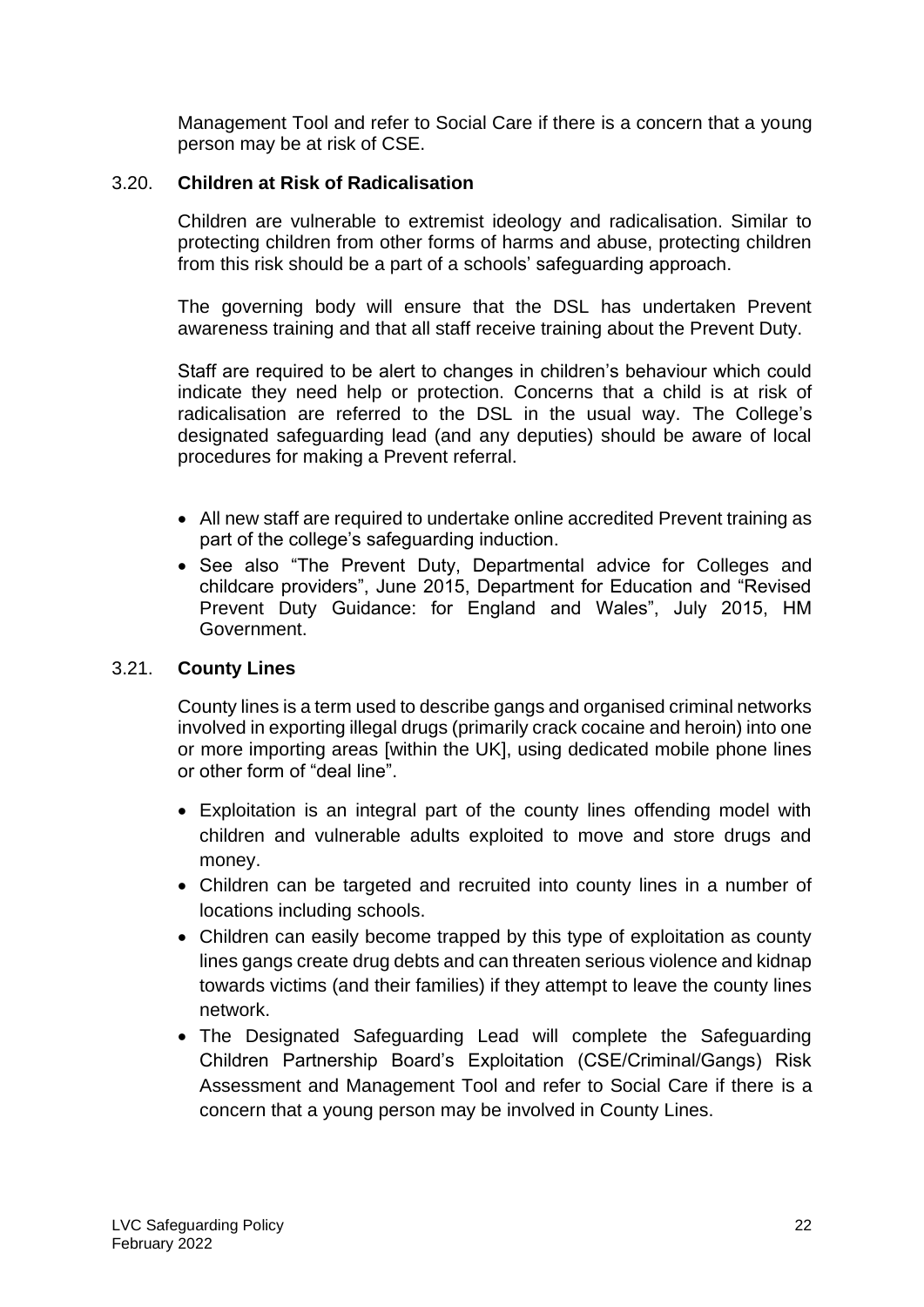#### **4. PREVENTING UNSUITABLE PEOPLE WORKING WITH CHILDREN**

- 4.1. The College will operate safe recruitment practices including ensuring appropriate DBS and reference checks are undertaken according to Part three of 'Keeping Children Safe in Education 2021 and the Linton Village College Central Record of Recruitment and Vetting Checks policy.
- 4.2. The Principal will undertake 'random' checks of the Single Central Record (SCR) to ensure all requirements have been seen and logged and that any discrepancies can be explained.
- 4.3. The following members of staff have completed the Safer Recruitment training:

Helena Marsh, Principal, September 2021

Tim Darby, Deputy Principal, August 2021

Anna Garner, Director of Inclusion, August 2021

George Jenkins, Assistant Principal, January 2021

The following governors have also completed Safer Recruitment training:

John Batchelor, 2019

Vanessa Whitcombe, 2017

# **Allegations that may meet the harms threshold (Part Four, Section One)**

- 4.3.1. Any allegation of abuse made against a member of staff or supply staff and volunteers will be reported straight away to the Head Teacher or Principal. In cases where the Head Teacher or Principal is the subject of an allegation, it will be reported to the Chair of Governors and in line with the Allegations flowchart Appendix C1. The College will follow the procedures set out in Part four, section one of 'Keeping Children Safe in Education' (2021).
- 4.3.2. The College will consult with the Local Authority Designated Officer (LADO) in the event of an allegation being made against a member of staff, volunteer or agency/supply staff and adhere to the relevant procedures set out in 'Keeping Children Safe in Education', 2021 *and the College's HR Policies, and seek advice from their HR provider.*
- 4.3.3. The Principal or Chair of Governors will ensure that all allegations are reported to the LADO within one working day. The LADO will advise on all further action to be taken.
- 4.3.4. Before contacting the LADO, Colleges and colleges should conduct basic safeguarding enquiries in line with local procedures to establish the facts to help them determine whether there is any foundation to the allegation, being careful not to jeopardise any future police investigation.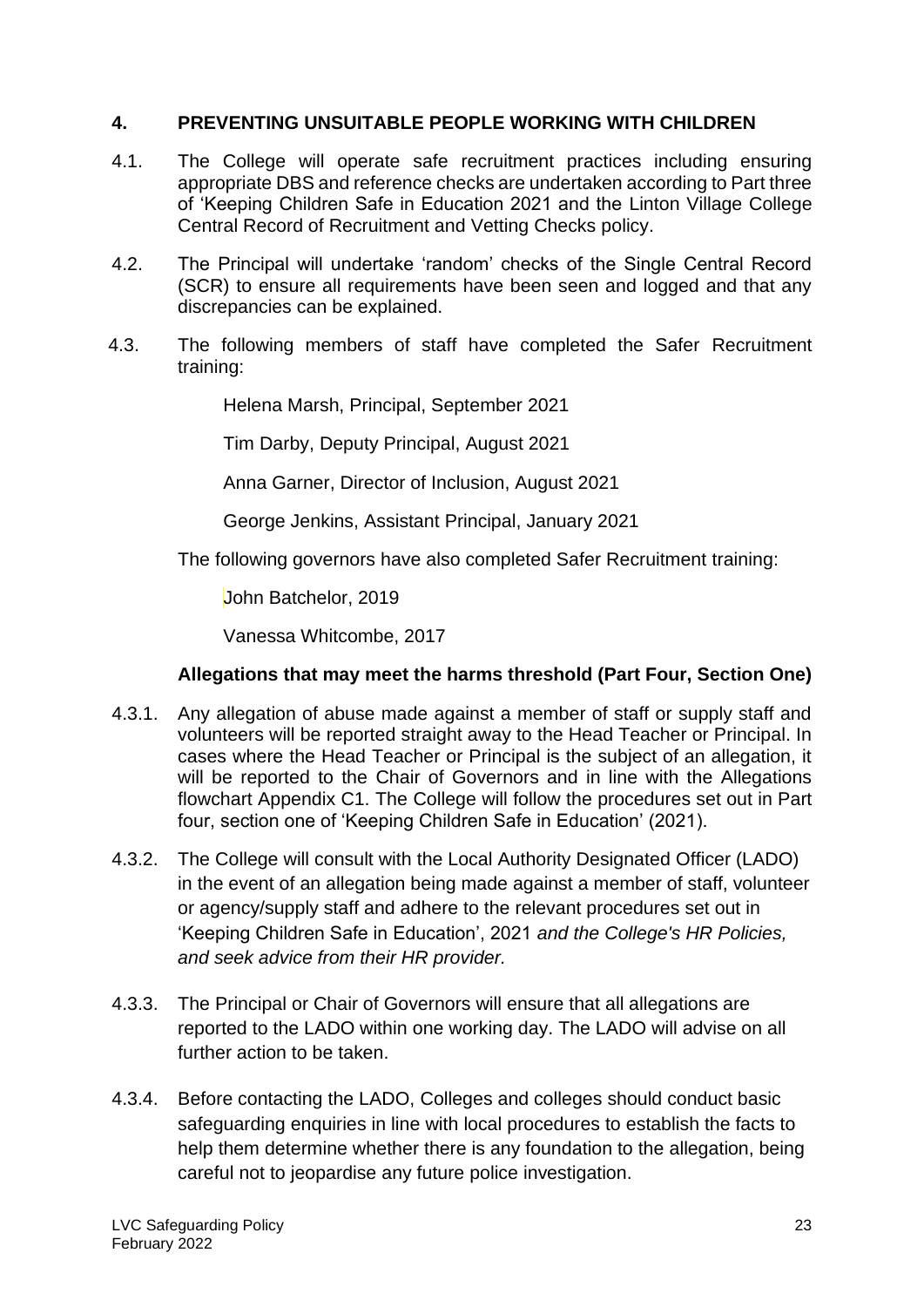- 4.3.5. Where the College or college identify a child has been harmed they should contact children's social care and as appropriate the police immediately.
- 4.3.6. College will consider:
	- Looking after the welfare of the child the designated safeguarding lead is responsible for ensuring that the child is not at risk and referring cases of suspected abuse to the local authority children's social care.
	- Investigating and supporting the person subject to the allegation the case manager should discuss with the LADO, the nature, content and context of the allegation, and agree a course of action.
- 4.3.7. The College will ensure that any disciplinary proceedings against staff or volunteers relating to child protection matters are concluded in full even when the member of staff or volunteer is no longer employed at the College and that notification of any concerns is made to the relevant authorities and professional bodies and included in references where applicable.
- 4.3.8. Staff or volunteers who are the subject of an allegation have the right to have their case dealt with fairly, quickly, and consistently and to be kept informed of its progress. Suspension is not mandatory, nor is it automatic but, in some cases, staff may be suspended where this is deemed to be the best way to ensure that children are protected.
- 4.3.9. Consideration must be given to the needs of the child and recognition that a child may make an allegation against an innocent party because they are too afraid to name the real perpetrator. It is rare for a child to make an entirely false or malicious allegation, although misunderstandings and misinterpretations of events do happen.

# 4.4. **Concerns that do not meet the harms threshold (Part Four, Section Two)**

- 4.4.1. Low level concerns that do not meet the harms threshold should be reported to the Head Teacher/Principal. NB: The term low level does not mean that it is insignificant, it means that the behaviour towards a child does not meet the harms test.
- 4.4.2. In cases where the Head Teacher or Principal is the subject of an allegation, it will be reported to the Chair of Governors. The College will follow the procedures set out in Part Four of 'Keeping Children Safe in Education', 2021.
- 4.4.3. The College will deal with any such concern, no matter how small, where an adult working in or on behalf of the College may have acted in a way that:
	- is inconsistent with the staff code of conduct, including inappropriate conduct outside of work, and
	- does not meet the allegations threshold or is otherwise not considered serious enough to consider a referral to the LADO.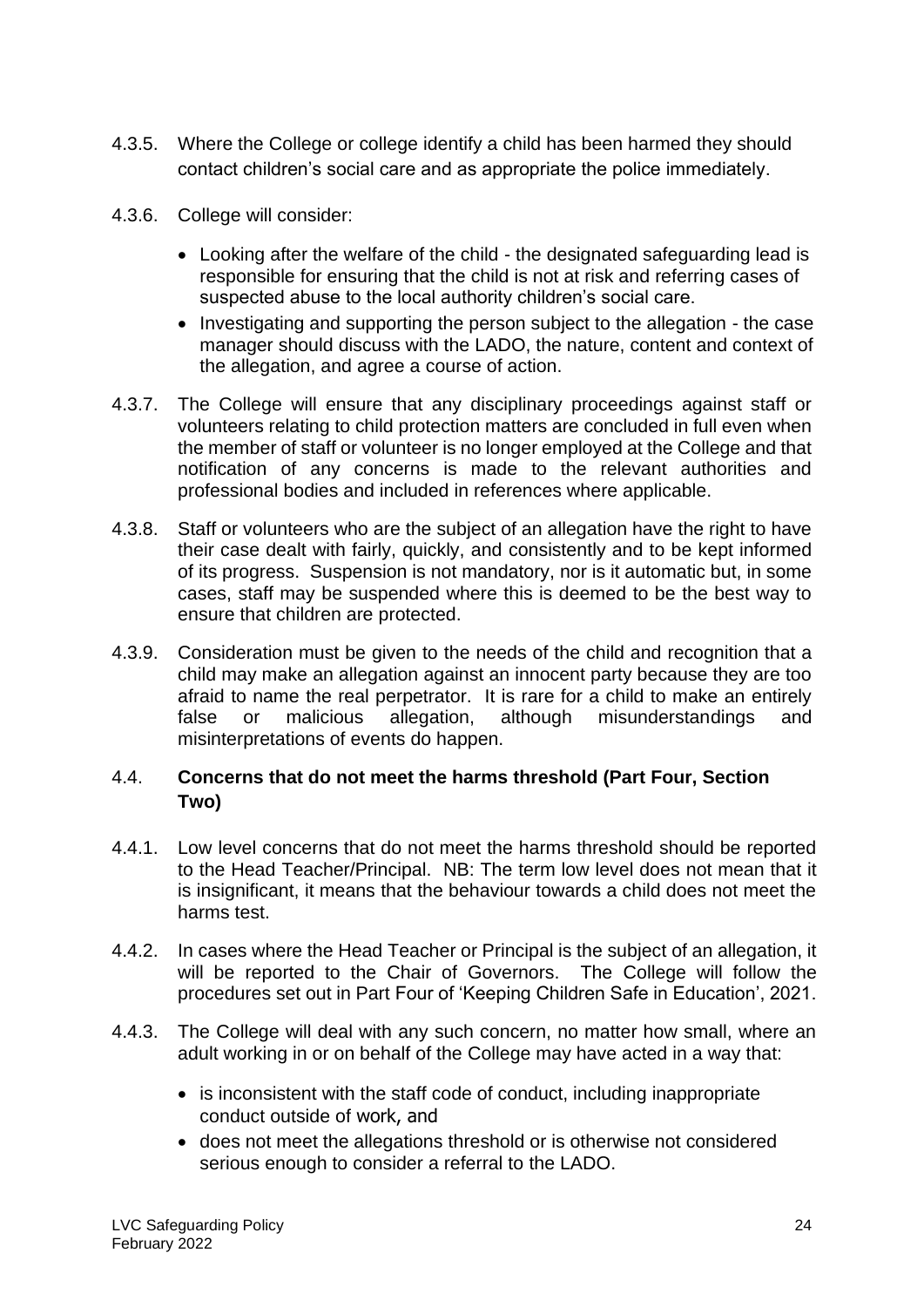- 4.4.4. All low-level concerns should be recorded in writing. The record should include details of the concern, the context in which the concern arose, and action taken. The name of the individual sharing their concerns should also be noted, if the individual wishes to remain anonymous then that should be respected as far as reasonably possible.
- 4.4.5. Colleges can decide where these records are kept, but they must be kept confidential, held securely and comply with the Data Protection Act 2018 and the UK General Data Protection Regulation (UK GDPR).
- 4.5. The College will promote an open and transparent culture in which all concerns about all adults working in or on behalf of the College or college (including supply teachers, volunteers and contractors) are dealt with promptly and appropriately. This will enable the College/college to identify concerning, problematic or inappropriate behaviour early; minimise the risk of abuse; and ensure that adults working in or on behalf of the College/college are clear about professional boundaries and act within these boundaries, and in accordance with the ethos and values of the institution.
- 4.5.1. The College will ensure that all staff, paid and unpaid, are aware of the need for maintaining appropriate and professional boundaries in their relationships with students and parents as advised within the Local Authority's Code of Conduct: 'Guidance for Safer Working Practice for Adults who work with Children and Young People in Education Settings' (May 2019). As part of their induction process, all staff paid or unpaid will receive guidance about how to create appropriate professional boundaries with children (in both the real and virtual world) especially those with a disability or deemed vulnerable.
- 4.5.2. All staff will have read and signed a copy of the Staff Code of Conduct and Guidance for Safer Working Practice for Adults who work with Children and Young People in Educational Settings' (May 2019).
- 4.5.3. The College will ensure that staff and volunteers are aware that sexual relationships with students aged under 18 are unlawful and could result in legal proceedings being taken against them under the Sexual Offences Act 2003 (Abuse of position of trust).
- 4.5.4. Staff who work within a College have a duty of care to model appropriate social behaviours and to ensure that the professional role of trust is not abused.
- 4.5.5. The College will ensure that communication between students and adults, by whatever method, is transparent and takes place within clear professional boundaries and is open to scrutiny.

# **5. Other Related Policies**

- Anti-bullying policy
- Attendance policy (including children missing education)
- Behaviour policy
- Complaints policy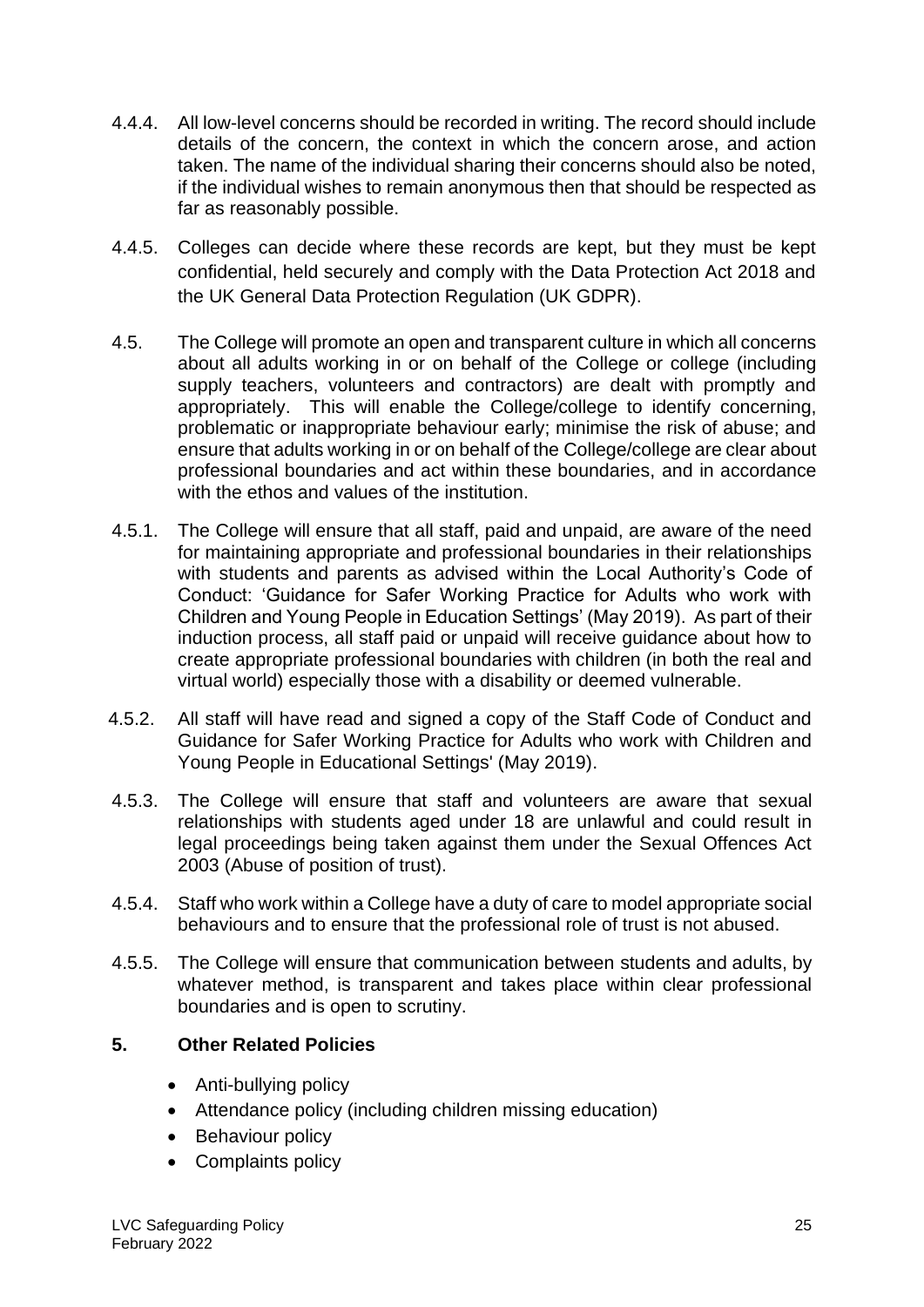- Critical Incident plan
- Equality policy
- First Aid policy
- Health and Safety policy
- Lone Working policy
- Online Safety and Acceptable Use policy
- Physical Intervention and/or Use of Reasonable Force policy
- Safer Recruitment policy
- Staff Code of Conduct/Safer Working Practice
- Staff Discipline and Grievance procedures
- SEND
- Whistleblowing policy
- Use of mobile phones policy

# **6. Governing Body Safeguarding Responsibilities**

Governing bodies should ensure they facilitate a whole College approach to safeguarding. This means ensuring safeguarding and child protection are at the forefront and underpin all relevant aspects of process and policy development. Ultimately, all systems, processes and policies should operate with the best interests of the child at their heart.

- 6.1. The Governing Body and the Anglian Learning trust fully recognises its responsibilities with regard to child protection and to safeguarding and promoting the welfare of children. They aim to ensure that the policies, procedures and training in the College are effective and comply with the law and government guidance at all times:
	- designate a governor for safeguarding and child protection who will oversee the College's child protection policy and practice and champion child protection issues;
	- monitor the College's compliance with statutory requirements;
	- ensure an annual report is made to the Governing Body and Anglian Learning trust, and copied to the Education Child Protection Service;
	- ensure that this policy is annually reviewed, updated and copied to the Education Child Protection Service. That the policy is shared with staff and published on the College website;
	- ensure that children's exposure to potential risks while using the internet is limited by having in place age appropriate filtering and monitoring systems;
	- ensure children's wishes and feelings are taken into account where there are safeguarding concerns;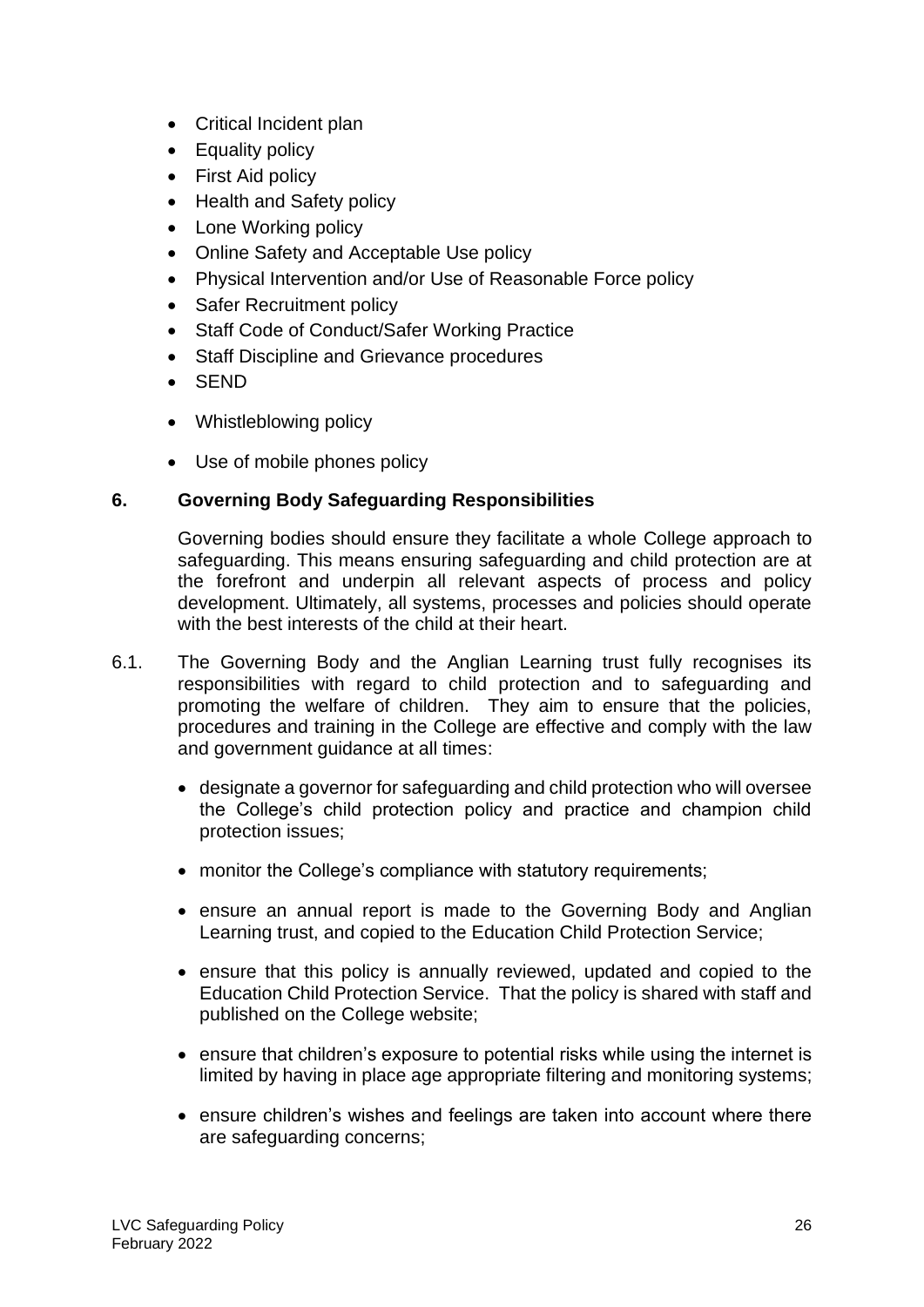• ensure that they have due regard to their public sector equality duty to cover the 'protective characteristics'. Equality Act 2010.

#### 6.2. **Use of College premises for non-College/college activities**

- 6.2.1. If the Governing Body and the Anglian Learning trust provides extended College facilities or before or after College activities directly under the supervision or management of College staff, the College's arrangements for safeguarding as written in this policy shall apply.
- 6.2.2. Where services or activities are provided separately by another body the Governing Body/Anglian Learning trust will seek assurance that the body concerned has appropriate policies and procedures in place for safeguarding children and child protection and there are adequate arrangements to liaise with the College on these matters where appropriate.

#### **7. Pandemic Safeguarding Arrangements**

In response to the 2020 COVID 19 pandemic Colleges were required to take measures to ensure the health and wellbeing of both children and staff. This included children spending significant amount of time at home and away from the College environment.

An addendum document was issued that applied to the educational provision of the Colleges during the pandemic relating to Covid-19. This document will be reviewed, and updated according to developments and advice from government and the local authority. Unless otherwise communicated, normal safeguarding and child protection policy and procedures continue to apply.

| Policy adopted by the Local Governing Body on 15/03/2022 |  |  |
|----------------------------------------------------------|--|--|
| <b>Review: Summer 2022</b>                               |  |  |
|                                                          |  |  |
| Signed by the Principal                                  |  |  |
| <b>CEO Anglian Learning Trust</b>                        |  |  |
| <b>Chair of Governors</b>                                |  |  |
|                                                          |  |  |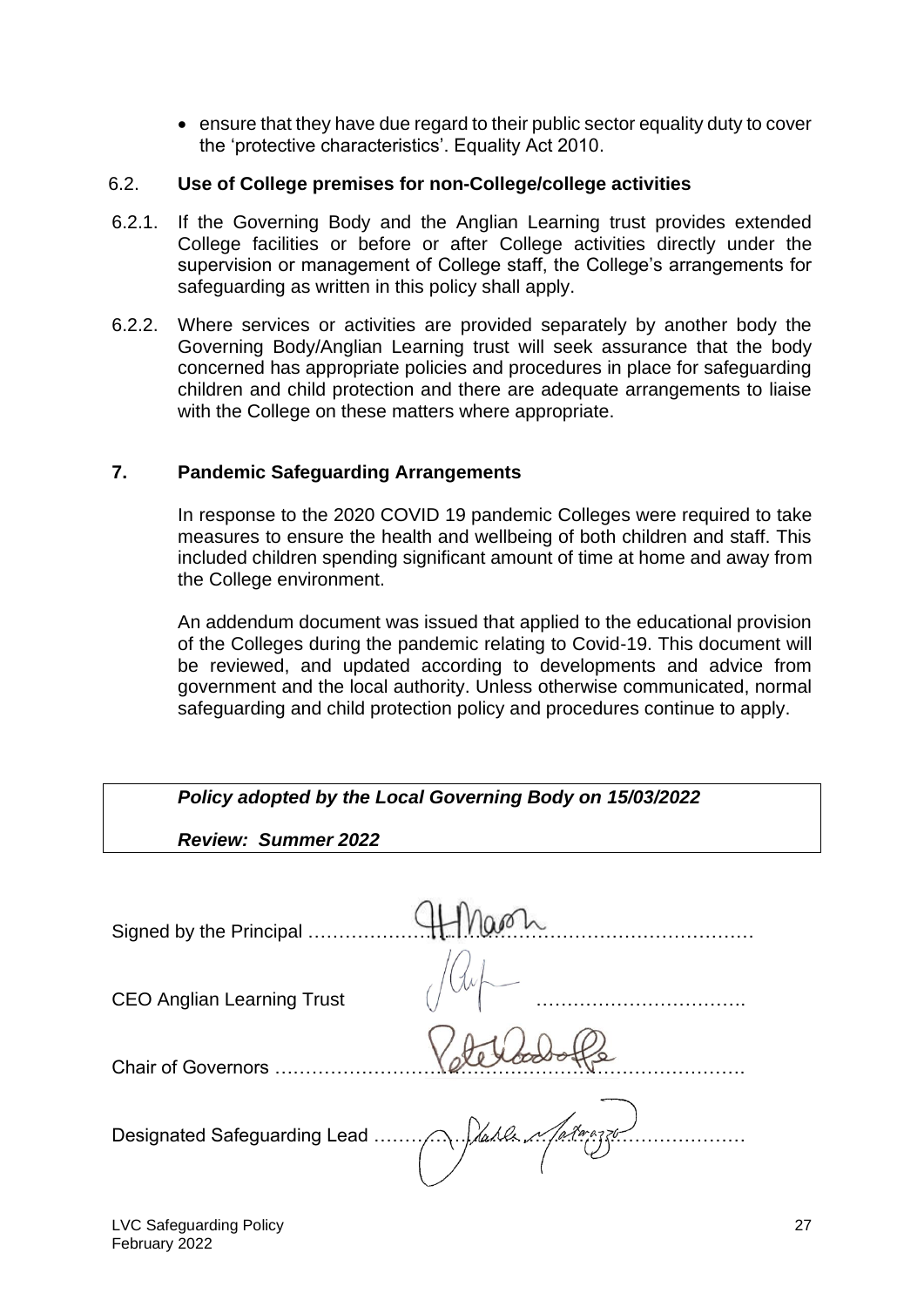# **Appendix A: Training**

The College enjoys the excellent support of the Cambridgeshire Education Safeguarding Team in providing training for its designated child protection officers, Pastoral support staff and College governors. This includes **compulsory annual refresher course for all adults employed at the College.**

**Adults not employed by the College** but who have access to the children, including all College Governors, peripatetic music teachers are required to attend training provided by the College. Supply teachers are provided with a Quick Reference guide that informs about College procedures for reporting concerns, including the named persons who are designated to manage disclosures and referrals.

New staff receive training from a designated person personnel as soon as is reasonably possible; this is part of new staff induction so that staff know

- i) Their personal responsibility;
- ii) The child protection procedures;
- iii) The need to be vigilant in identifying cases of abuse;
- iv) How to support and to respond to a child who tells of abuse.

The training of staff ensures that the procedures set out in this policy and in the child protection guidance to staff are fully understood.

The following are part of staff training:

- Staff should never arrange meetings with individual students off the College premises without the prior approval of the Principal.
- Staff should not transport individual children in private cars unless approved by the Principal or Designated Safeguarding Lead (or Deputy). In these cases, a second adult must accompany the member of staff and where possible the parent informed.
- Staff should not arrange private tuition of any of the College's students, in College or beyond, during term time or holiday time, without the prior approval of the Principal. Intervention and tuition that is planned as part of College based catch up programme should take place in an 'open classroom'.
- Staff should never give students their personal email address, mobile phone number or have any contact with students on social networking sites. If a young person makes a 'friend' request or comments on a staff member's private site this must be reported to the Designated Safeguarding Lead or Principal as soon as possible.
- Staff should never use mobile phones in the classroom or when in direct contact with the children either to make or take calls or to take photographs of the children. A mobile phone may be necessary on a trip, but in this case, the College mobile should be used.
- Staff should never photograph students using their own cameras unless using a memory card provided by the College. All photographs taken of the children should be uploaded on College computers only.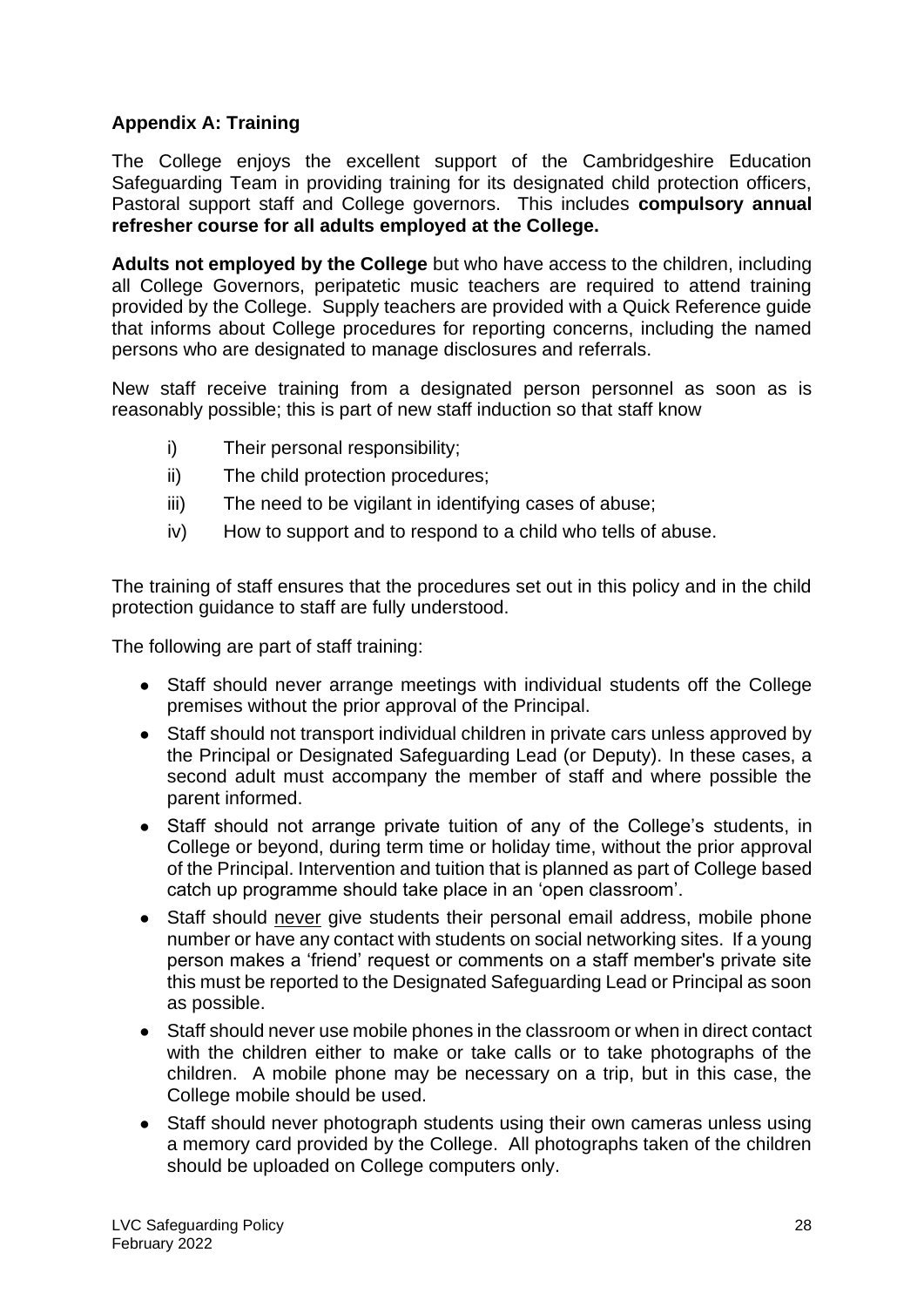# **Appendix B: Four Categories of Abuse**

#### **1. Physical Abuse**

May involve hitting, shaking, throwing, burning or scalding, drowning, suffocating or otherwise causing physical harm to a child. Physical harm may also be caused when a parent fabricates the symptoms of, or deliberately induces, illness in a child.

#### **2. Neglect**

Persistent failure to meet a child's basic physical and/or psychological needs, likely to result in the serious impairment of the child's health or development.

It may occur during pregnancy as a result of maternal substance misuse.

It may involve the neglect of or lack of responsiveness to a child's basic emotional needs.

It also includes parents or carers failing to:

- Provide adequate food, clothing and shelter including exclusion from home or abandonment
- Protect a child from physical or emotional harm or danger
- Ensure adequate supervision including the use of inadequate care-givers
- Ensure access to appropriate medical care or treatment

#### **3. Emotional Abuse**

Is the persistent emotional maltreatment so as to cause severe and adverse effects on a child's emotional development.

It may involve conveying to the child that they are:

- Worthless
- Unloved
- Inadequate
- Valued only in so far as they meet the other persons needs

It may include:

- Not giving the child opportunities to express their views
- Deliberately silencing them
- 'Making fun' of what they say and how they communicate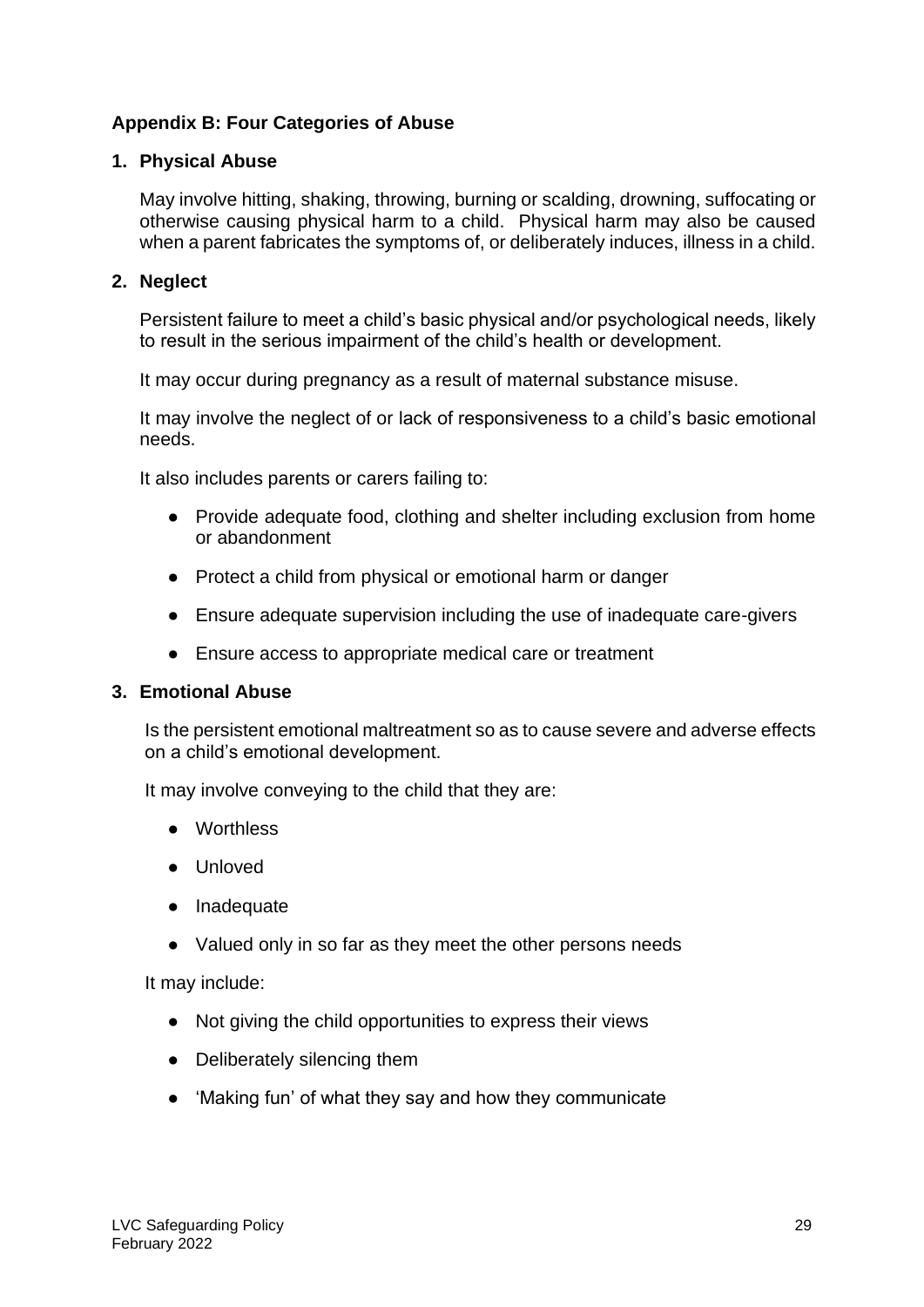It may also feature age or developmentally inappropriate expectations being imposed on children including:

- Interactions that are beyond the child's developmental capability
- Overprotection and limitation of exploration and learning
- Preventing participation in normal social interaction

It may involve:

- Seeing or hearing the ill-treatment of another
- Serious bullying (including cyber bullying) causing children frequently to feel frightened or in danger
- The exploitation or corruption of children

Some level of emotional abuse is involved in all types of maltreatment although it may occur alone.

### **4. Sexual Abuse**

Involves forcing or enticing a young person to take part in sexual activities, not necessarily involving high level violence, whether or not the child is aware of what is happening.

This may involve:

- Physical contact including assault by penetration (e.g. rape or oral sex)
- Non–penetrative acts such as masturbation, kissing, rubbing and touching outside of clothing
- Non-contact activities involving:
	- ο Children looking at, or the production of, sexual images
	- ο Children in watching sexual activities
	- ο Or encouraging children to behave in sexual inappropriate ways
	- ο Grooming a child in preparation for abuse, including via the internet

Sexual abuse is not solely perpetrated by adult males. Women can also commit acts of abuse, as can other children.

# **Standards for Effective Safeguarding Practice in Colleges**

Child protection matters are receiving an increased priority in Ofsted inspections. The following standards may assist Colleges in evaluating their practice

In best practice, Colleges: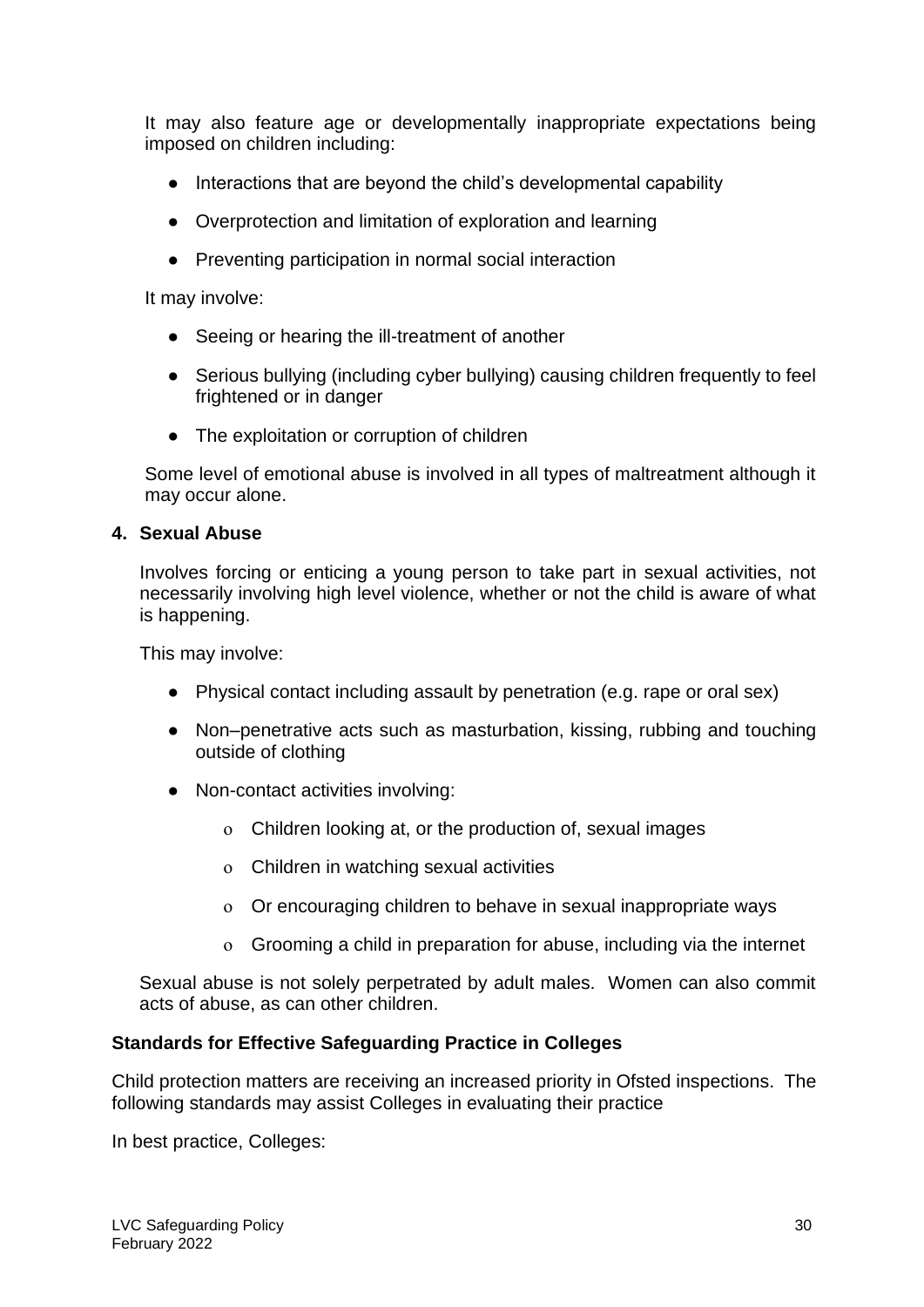- 1. Have an ethos in which children feel secure, their viewpoints are valued, and they are encouraged to talk and are listened to;
- 2. Provide suitable support and guidance so that students have a range of appropriate adults to whom they can turn if they are worried or in difficulties;
- 3. Work with parents/carers to build an understanding of the College's responsibility to ensure the welfare of all children and a recognition that this may occasionally require children to be referred to other agencies as a constructive and helpful measure;
- 4. Are vigilant in cases of suspected child abuse, recognising the signs and indicators, have clear procedures whereby all staff report such cases to the designated person and are aware of local procedures so that information is passed on to the relevant professionals;
- 5. Monitor children who have been identified as at risk, keeping, *in a secure place*, clear records of students' progress, maintaining sound policies on confidentiality, providing information to other professionals, submitting reports to case conferences and attending case conferences;
- 6. Provide and support child protection training regularly to College staff every three years and to designated teachers every two years to ensure their skills and expertise are up to date, and ensure that targeted funding for this work is used solely for this purpose;
- 7. Contribute to an inter-agency approach to child protection by developing effective and supportive liaison with other agencies;
- 8. Use the curriculum to raise students' awareness and build confidence so that students have a range of contacts and strategies to ensure their own safety and understand the importance of helping others to stay safe;
- 9. Provide clear policy statements for parents/carers, staff and children and young people on this and on both positive behaviour policies and the College's approach to bullying;
- 10.Have a clear understanding of the various types of bullying physical, verbal, indirect, and cyber-bullying, - act promptly and firmly to combat it, making sure that students are aware of the College's position on this issue and who they can contact for support;
- 11.Take particular care that students with SEND in mainstream and special Colleges, who may be especially vulnerable to abuse, are supported effectively. Particular attention should be paid to ensuring that those with communication difficulties are enabled to express themselves to a member of staff with appropriate communicative skills, e.g. Makaton or PECS;
- 12.Have clear guidance about the handling of allegations of abuse by members of staff, ensuring that all staff are fully aware of the procedures and that they are followed correctly at all times, using the guidance set out in the DfES (now DfE) document Safeguarding Children and Safer Recruitment in Education;
- 13.Have a whole College Safeguarding and Child Protection policy, which is regularly reviewed and made available to all College staff;
- 14.Ensure that specified information requested in the Annual Child Protection Monitoring Report to Governors is passed on to the LA for monitoring purposes.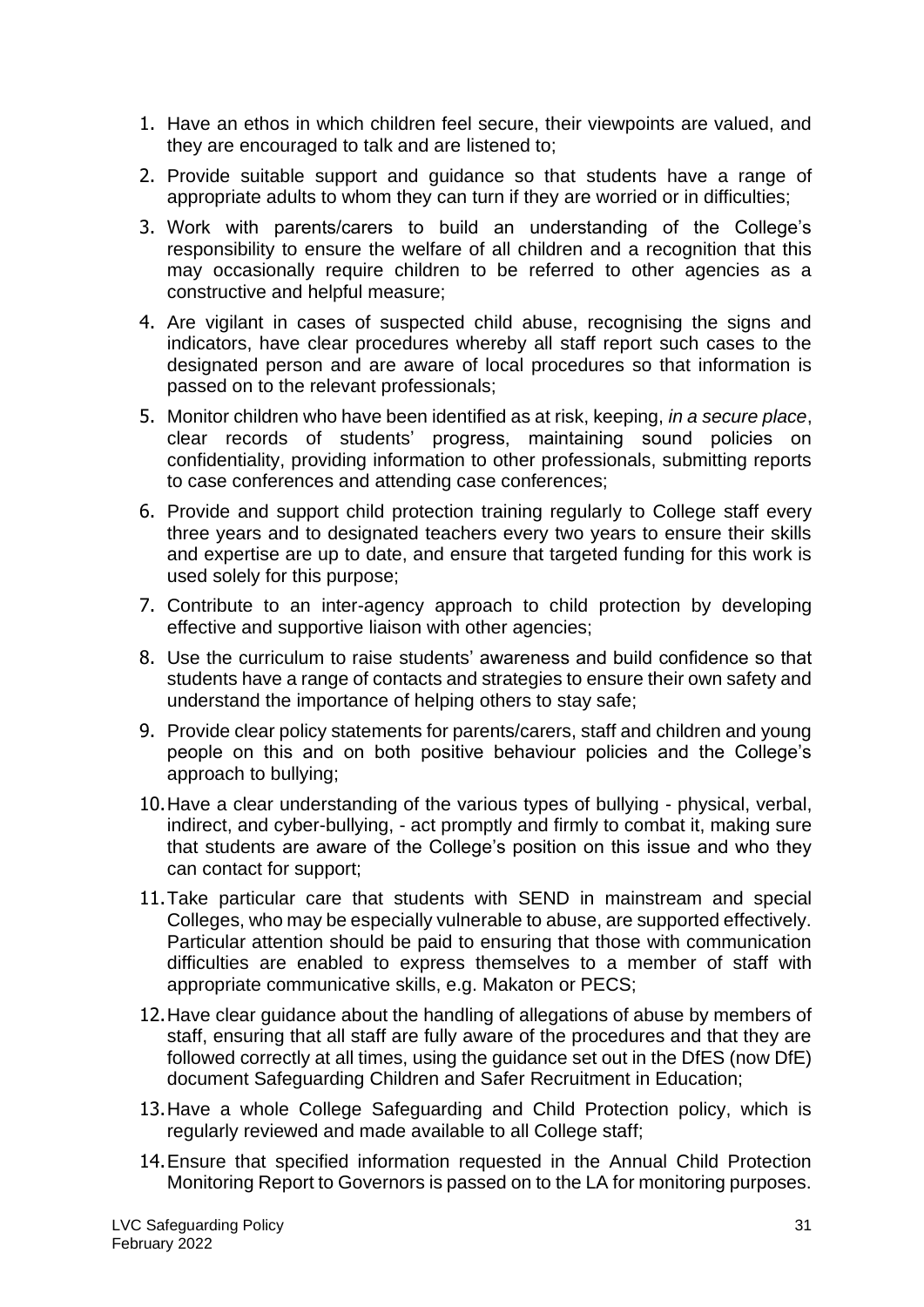# **Appendix C: Useful Contacts**

# **Useful Contacts - Cambridgeshire and Peterborough**

| Cambridgeshire and Peterborough Safeguarding Children Partnership Board -<br>Safeguarding Inter-Agency Procedures<br>http://www.safeguardingcambspeterborough.org.uk/children-board/ |                    |
|--------------------------------------------------------------------------------------------------------------------------------------------------------------------------------------|--------------------|
| ECPSGeneral@cambridgeshire.gov.uk<br><b>Education Safeguarding Team</b>                                                                                                              |                    |
| Police Child Abuse Investigation Unit                                                                                                                                                | Tel: 101           |
| <b>Useful Contacts - Cambridgeshire</b><br><b>Education Safeguarding Manager - Sara Rogers</b><br>sara.rogers@cambridgeshire.gov.uk                                                  |                    |
| Early Help Hub (EHH)                                                                                                                                                                 | Tel: 01480 376666  |
| Customer Service Centre – social care referrals                                                                                                                                      | Tel: 0345 045 5203 |
| Emergency Duty Team (out of hours)                                                                                                                                                   | Tel: 01733 234724  |
| Local Authority Designated Officer (LADO)<br>LADO@cambridgeshire.gov.uk                                                                                                              | Tel: 01223 727967  |
| Senior Education Adviser - Phil Nash                                                                                                                                                 | Tel: 01223 699448  |

#### **Relevant Documents**

"Guidance for Safer Working Practice for those working with children and young people in education settings" (May 2019)

"Information sharing: Advice for practitioners providing safeguarding services to children, young people, parents and carers" (July 2018)

"Keeping children safe in education: Statutory guidance for Colleges and colleges" (Sep 2021)

"The Prevent Duty, Departmental advice for Colleges and childcare providers" (June 2015)

"Revised Prevent Duty Guidance: for England and Wales" (July 2015)

"Sexting in Colleges and colleges: Responding to incidents and safeguarding young people" published by the UK Council for Child Internet Safety (UKCCIS) – (September 2016)

"Sexual violence and sexual harassment between children in Colleges and colleges" (May 2018)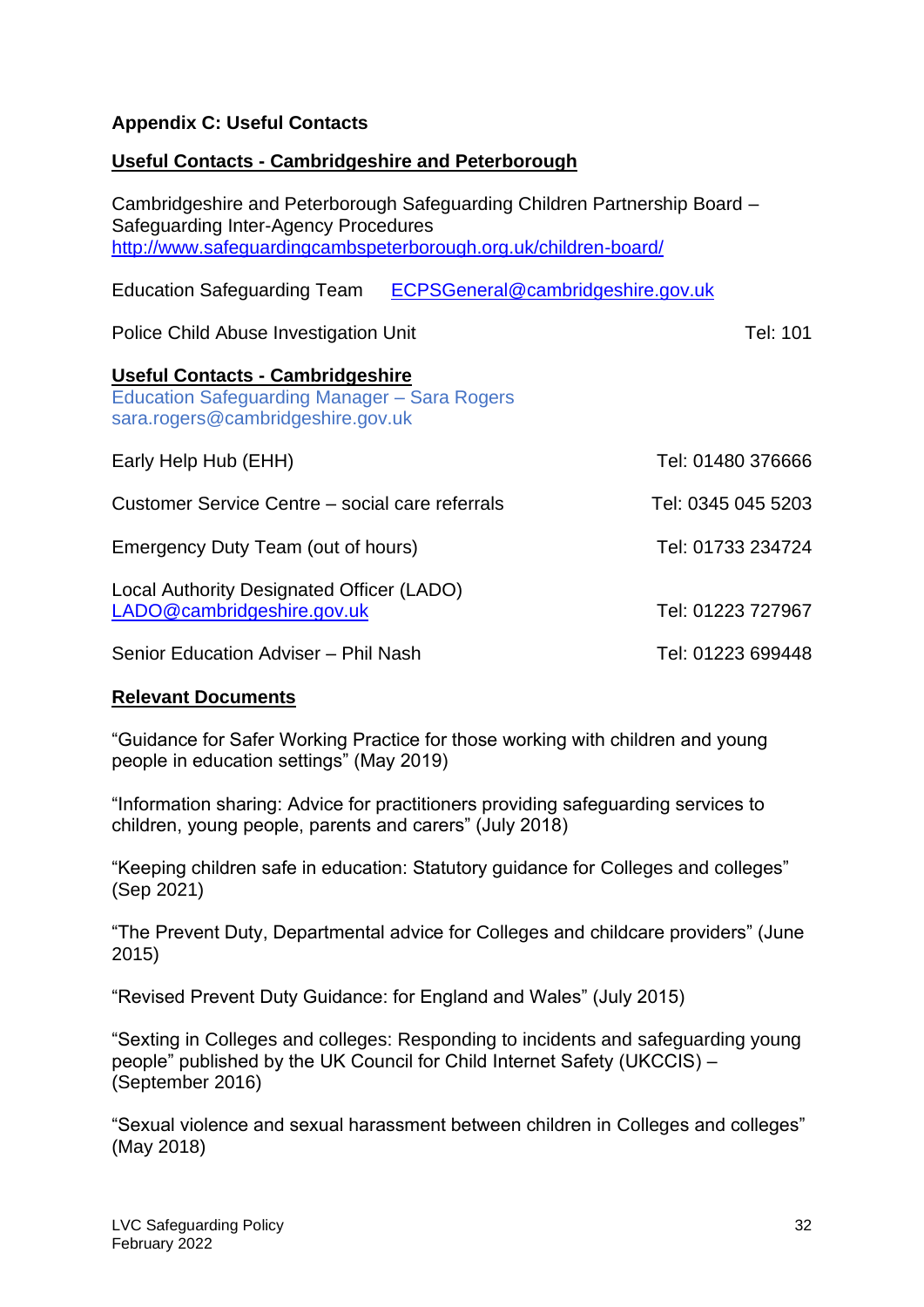"What to do if you're worried a child is being abused: Advice for practitioners" (March, 2015)

"Working Together to Safeguard Children: A guide to inter-agency working to safeguard and promote the welfare of children" (July 2018)

"Sexual violence and sexual harassment between children in Colleges and colleges" (September, 2021)

Sharing nudes and semi-nudes: advice for education settings working with children and young people (UKCIS, December 2020)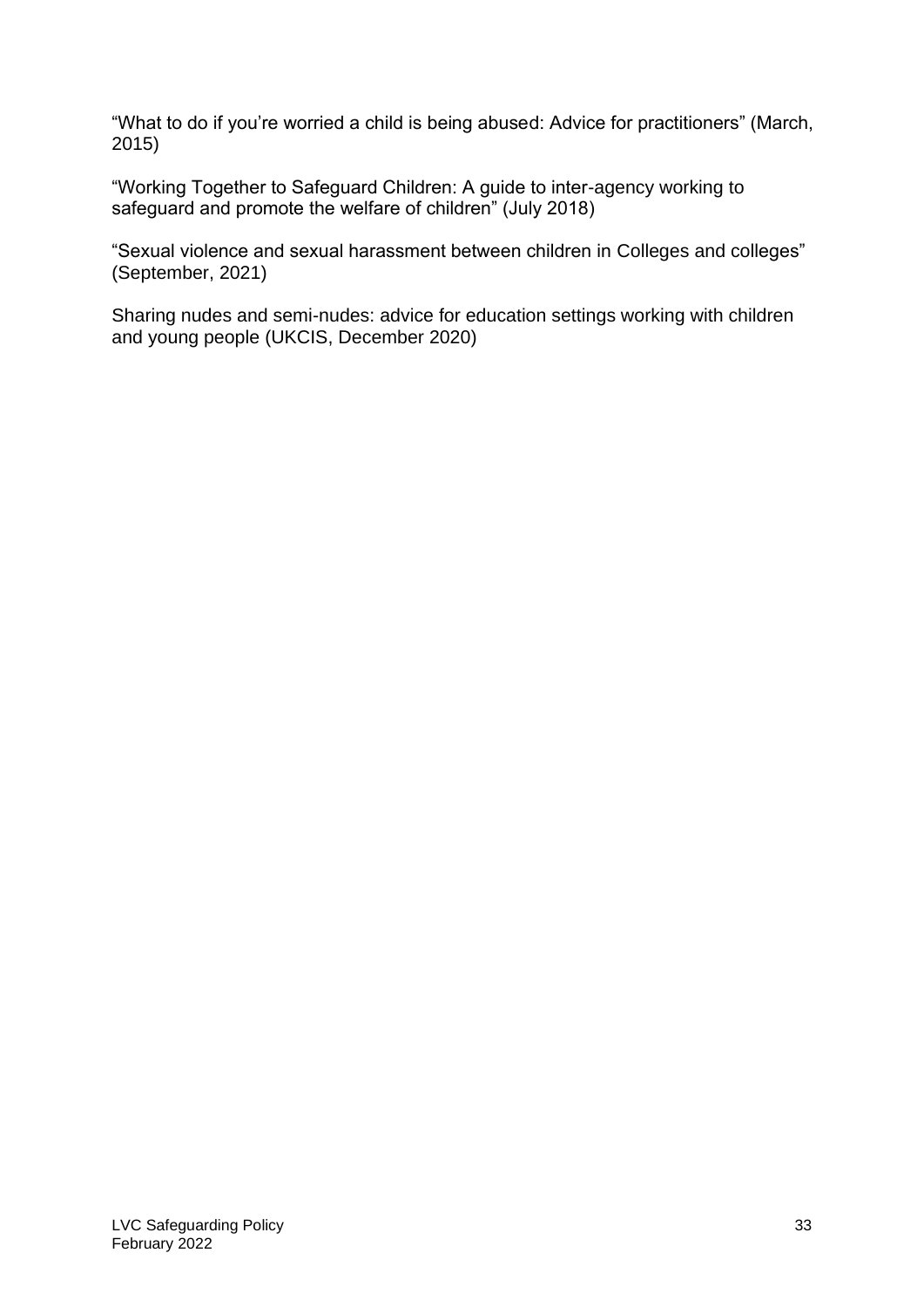#### **Managing an Allegation Against a Member of Staff in your Establishment Managing and Appendix C**

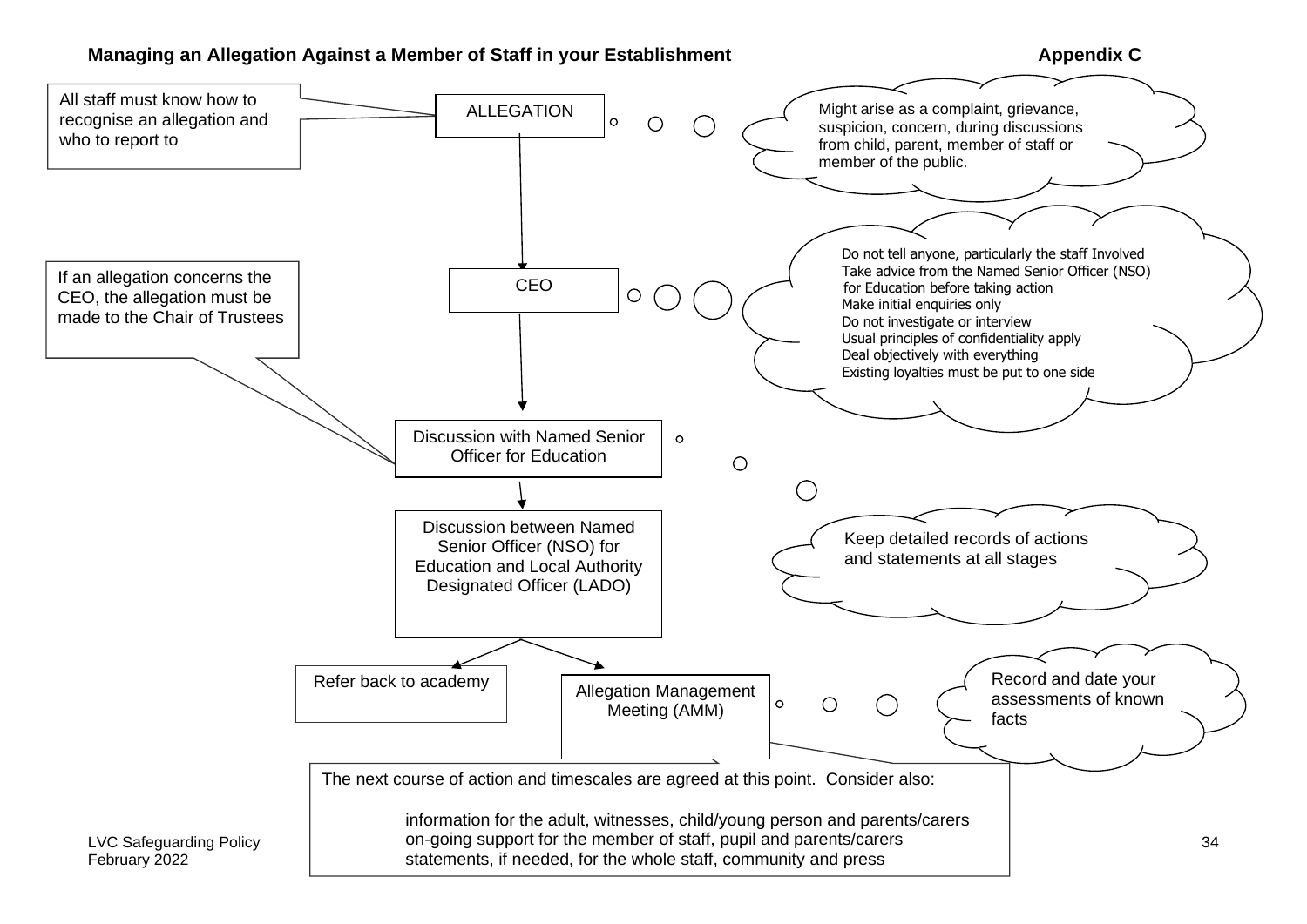

#### **Appendix D: Addendum. Peer on Peer abuse and Sexual Violence and Harassment 2021**

### **1. Aims**

All Anglian Learning academies will adopt a whole academy or college approach to safeguarding and child protection and will promote the principle within all settings that peer on peer abuse, sexual harassment and sexual violence is not acceptable and will not be tolerated.

This will involve everyone in the Trust, academy or college, including Trustees, the governing body and all staff, children and young people and their parents or carers. All parties will understand that peer on peer abuse, sexual violence or sexual harassment will not be passed off as 'banter', 'part of growing up' or 'having a laugh' and staff will be expected and supported to challenge and report all incidents of concern, however minor they may seem.

Safeguarding procedures with regard to peer on peer abuse, sexual violence and sexual harassment will be transparent, clear and easy to understand for staff, students, parents and carers. Academy websites and information sharing will make clear to students and their families the procedures they can follow if they have concerns or wish to make a disclosure follow.

All allegations and disclosures will be taken seriously and managed without judgement. All academy leaders, when faced with a report of peer on peer abuse, sexual violence and/or sexual harassment will give immediate consideration as to how best to support and protect the victim and the alleged perpetrator through in-College provision whilst simultaneously engaging and working with external agencies.

The Relationships Education curriculum in primary academies and the Sex and Relationships curriculum in secondary academies must build a coherent understanding of the nature of healthy relationships and support all students to manage their relationships well. Students will be taught how to respond to inappropriate and unhealthy attitudes expressed towards them and will learn the sources of support they can access when any associated problems arise.

#### **2. Action following a report of peer on peer abuse or sexual violence and/or sexual harassment.**

All academy Colleges and colleges will carefully consider any report of peer on peer abuse, sexual violence and/or sexual harassment. The designated safeguarding lead (or deputy) is likely to have a complete safeguarding picture and be the most appropriate person to advise on the academy's or college's initial response. Where there are concerns that need support, advice or review beyond academy level the DSL should contact a peer DSL or the relevant Trust Director.

#### **2.1. Important considerations must include:**

the ages of the children / young people involved related to the following:

- the developmental stages of the children involved [\(Brook traffic light assessment](https://drive.google.com/drive/folders/1Idgb41bSKb44GobvkA2OMbHu90q9qUdA)  [tool\);](https://drive.google.com/drive/folders/1Idgb41bSKb44GobvkA2OMbHu90q9qUdA)
- the nature of the alleged incident(s), including whether a crime may have been committed and consideration of harmful sexual behaviour;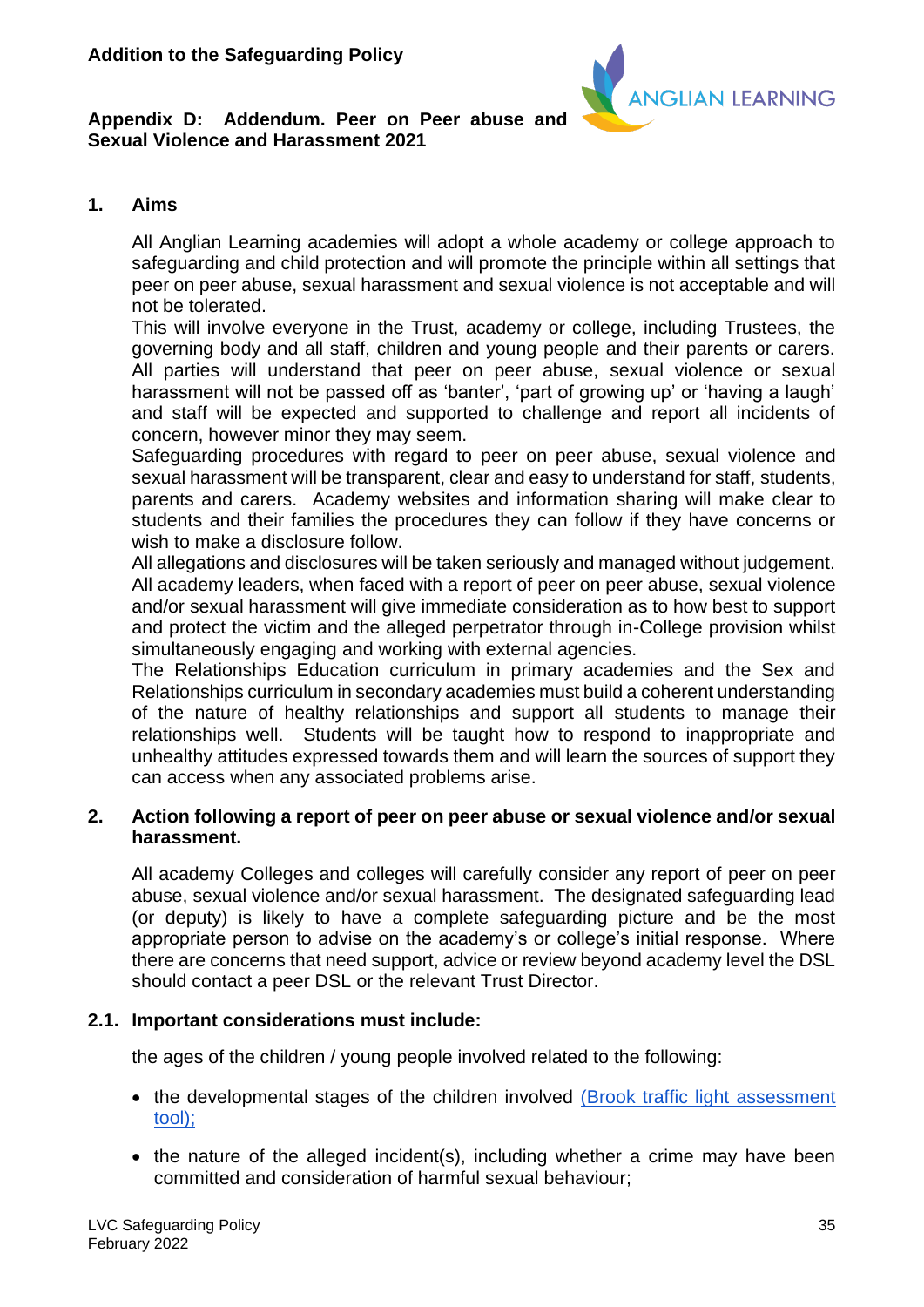- the wishes of the victim in terms of how they want to proceed. This is especially important in the context of sexual violence and sexual harassment. Victims should be given as much control as is reasonably possible over decisions regarding how any investigation will be progressed and any support that they will be offered;
- any power imbalance between those involved. For example, is the alleged perpetrator significantly older, more mature or more confident;
- whether the victim has a disability or learning difficulty;
- if the alleged incident is a one-off or constitutes a sustained pattern of behaviour;
- if there are ongoing risks to the victim, other children, adult students or College or college staff;
- what support the parents, carers and families of alleged victims and perpetrators may need and are entitled to;
- any other related issues and wider context.

#### **3. Responses to disclosures of peer on peer abuse, sexual violence and sexual harassment:**

Disclosures of peer on peer abuse, sexual violence and sexual harassment are likely to be complex and require difficult professional decisions to be made, often quickly and under pressure. Trust academies and colleges will prepare for potential disclosures by implementing approaches that include:

- staff and governor training ensuring their academy's approach to managing peer on peer abuse or sexual harassment and sexual violence is fully understood as is the difference between them;
- students learning appropriate attitudes and behaviours through staff modelling, through the RSE curriculum and throughout various aspects of the broader curriculum;
- the academy making clear to students and parents the contacts and process for reporting any concerns;
- all staff being trained to manage reports of peer on peer abuse or sexual violence and harassment in accordance with each academy's safeguarding policies and procedures. This training evidenced and recorded;
- effective links between this policy guidance and any other policies that establish the foundation for a calm, considered and appropriate response to any reports of sexual harassment or sexual violence. Including the academy's behaviour, RSE and antibullying policies;
- ensuring that allegations will be reported to and overseen by the designated safeguarding lead (or deputy). Appropriate members of the senior leadership team being made aware of how they can best support the DSL and safeguarding team in the event of an investigation of this nature.

#### **3.1. Response to any report from a child or young person will ensure:**

• victims are reassured that they are being taken seriously and that they will be supported and kept safe with immediate effect;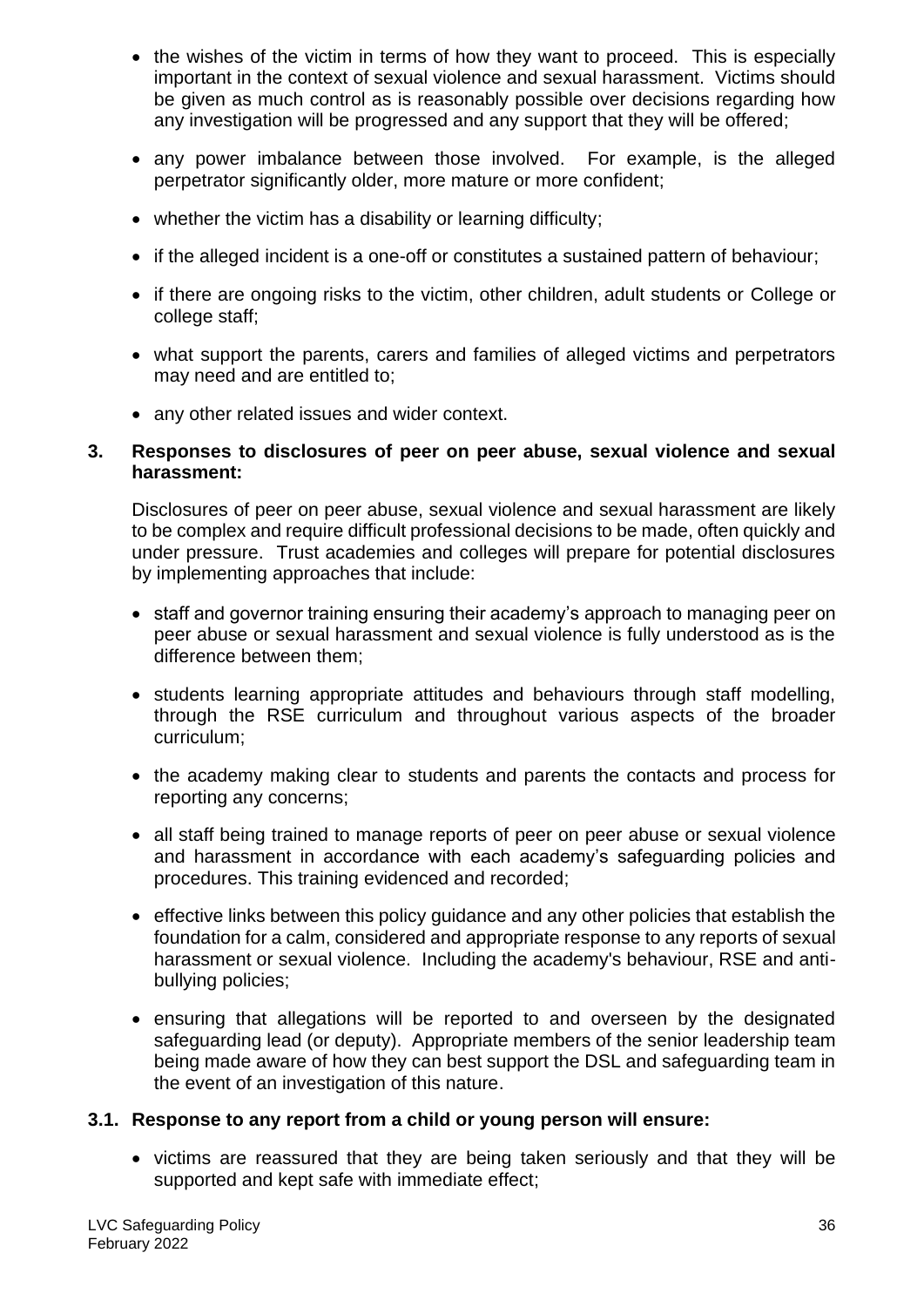- victims will never be given the impression that they are creating a problem by reporting peer on peer abuse or sexual violence or sexual harassment;
- victims will never be made to feel ashamed for making a report;
- victims will be informed of all decisions about the next steps and any potential agency involvement;
- alleged perpetrators of sexual harassment and/ or sexual violence are kept separate from the victim and are not judged;
- parents and carers of victims and perpetrators are contacted and informed of any allegations in accordance with statutory guidance;
- where a crime of potential crime is disclosed, it is reported to the Police and/or other relevant body as required by law or DfE guidance.

# **4. Responsibilities - all academy staff must:**

- understand they cannot promise confidentiality at any stage of the management process, especially in the initial stage. (It is very likely a concern will have to be shared further (for example, with the designated safeguarding lead or children's social care representative) to discuss the next steps to be taken.);
- ensure that the victim understands what the next steps will be and who the information shared will be passed to;
- set clear boundaries, recognising that a child or young person is likely to disclose to someone they trust. This could be any member of the College or college staff. Staff will always listen carefully, be supportive and respectful of the child or young person whether they are the victim of the alleged perpetrator;
- not ask leading questions and only prompt the child where necessary with open questions – *where, when, what,* etc.;
- devote their full attention to the child, recognising that it may be appropriate to make notes during the disclosure/discussion without appearing distracted. (especially if a second member of staff is present);
- only share the information and report with those people who are necessary in order to progress it.

# **5. Recording disclosures**

Staff will only record the facts as the child or young person presents them. Any records must not reflect the personal opinion of the note taker. All academy designated safeguarding leads (and deputies) must be aware that notes of such reports could become part of a statutory assessment by children's social care and/or part of a criminal investigation and should only be factual, concise and without bias. All interview notes should be signed by all those present to ensure that they are agreed as an accurate representation of the meeting.

Staff must consider the best way to make a record of the disclosure. In immediate instances, best practice is to wait until the end of a discussion and immediately write up a thorough summary and upload to My Concern or write directly onto the pupil profile on My Concern (this should include both victim and perpetrator).

Staff must ensure that if procedures require that they formally interview a child that this is only done with another member of staff present (ideally one person will be the note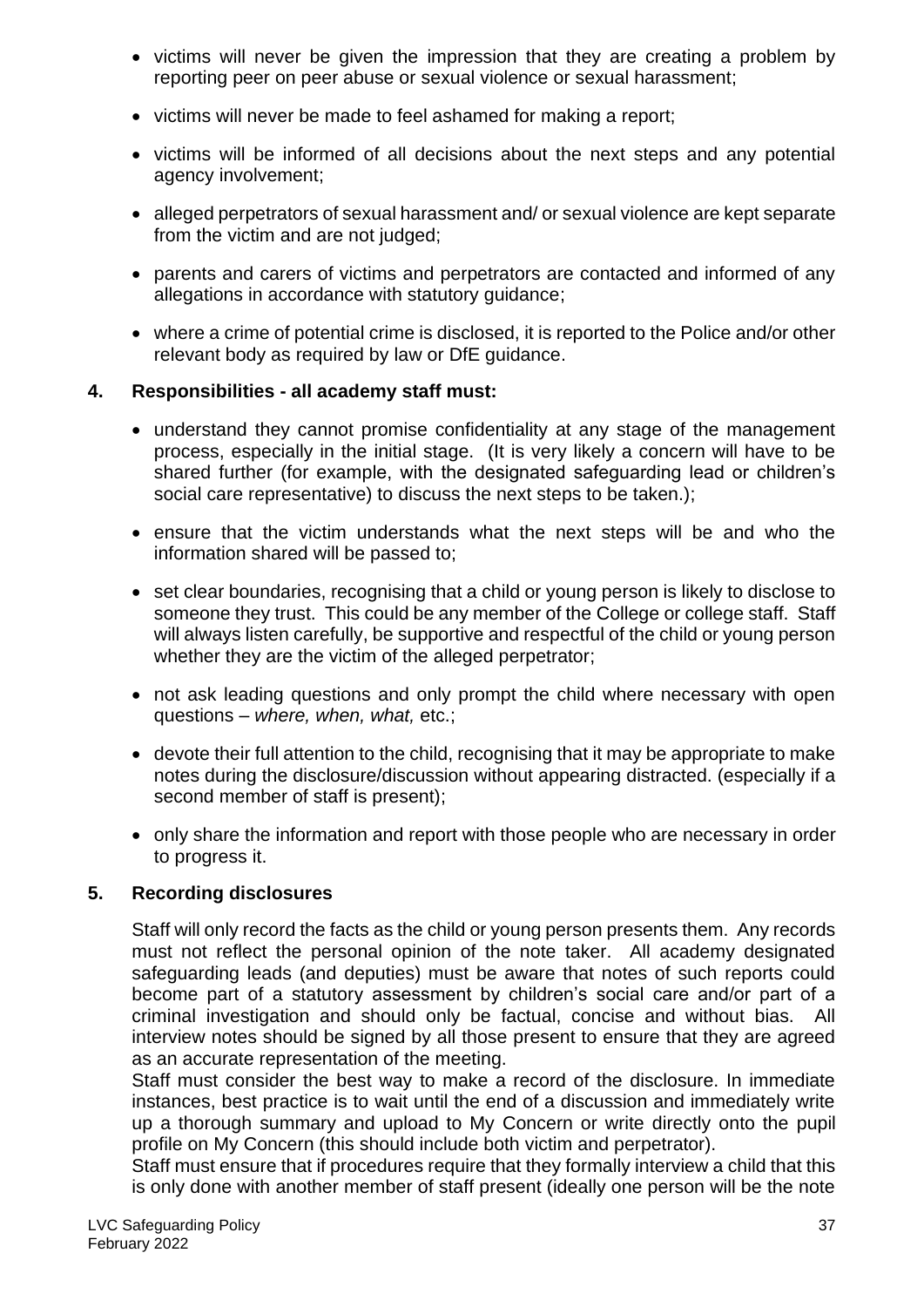taker and the other the interviewer). These two colleagues should meet before the interview to pre-plan questions to ensure that they are not leading and are sensitive. Children and young people should have the option for a parent/carer to be present.

# **5.1. Managing reports**

Designated safeguarding leads and deputies in addition to Governing bodies and proprietors will be aware that they can access detailed definitions on what constitutes sexual violence and harassment and advice to support their Colleges and colleges in the Department of Education [advice on sexual violence and harassment between](https://assets.publishing.service.gov.uk/government/uploads/system/uploads/attachment_data/file/719902/Sexual_violence_and_sexual_harassment_between_children_in_schools_and_colleges.pdf)  [children in Colleges and colleges.](https://assets.publishing.service.gov.uk/government/uploads/system/uploads/attachment_data/file/719902/Sexual_violence_and_sexual_harassment_between_children_in_schools_and_colleges.pdf) Annex A of this document should be signposted to staff offering links to further support and guidance.

# **6. Online sexual harassment and/or sexual violence**

Where the disclosure and/or reporting includes an online element, all leaders will follow their individual academy policies of searching, screening and confiscation. They will, as necessary, consult [searching, screening and confiscation at College](https://www.gov.uk/government/publications/searching-screening-and-confiscation) and follow the advice of [UKCCIS sexting](https://www.gov.uk/government/groups/uk-council-for-child-internet-safety-ukccis) advice for Colleges and colleges. Staff must not view or forward illegal images of a child.

In reporting disclosures of online sexual harassment staff must:

- wherever possible manage reports with two members of staff present, (preferably one of them being the designated safeguarding lead or a deputy with one taking notes of the meeting)
- inform the designated safeguarding lead (or deputy), as soon as practically possible, if the designated safeguarding lead (or deputy) is not involved in the initial report

The above will allow for all academies to make decisions on a case-by-case basis, with the designated safeguarding lead (or deputy) taking a leading role and using their professional judgement, supported by wider agencies, such as children's social care and the police as required.

# **7. Risk assessments**

When there has been a report of sexual violence, the designated safeguarding lead (or a deputy) will make an immediate risk and needs assessment **EST RA** for primary [Colleges](https://docs.google.com/document/d/1Uh2CimBkTobWs7OZP3TGAx5hySdbsojUz6-GupEaI_E/edit) and [EST RA for secondary Colleges.](https://docs.google.com/document/d/17Emp7FzLdgOMjuwK9nHPJn6aLVv-c54g46auozRHsw4/edit) Where there has been a report of sexual harassment, the need for a risk assessment should be considered on a caseby-case basis. The risk assessment is not intended to replace any detailed assessments of expert professionals. Any such professional assessments should be used to inform the College's or college's approach to supporting and protecting their students and students and updating their own risk assessment.

Risk assessments must be recorded using MyConcern. They must be added to the victim's and alleged perpetrator's files and should be kept under review. All updates will be uploaded to the individual's files. At all times, the College or college should be actively considering the risks posed to all their students and students and ensure adequate measures are in place to protect them and keep them safe.

# **7.1. The risk and needs assessment must consider**

- The victim, especially their protection, support and wishes.
- The alleged perpetrator and their protection and support.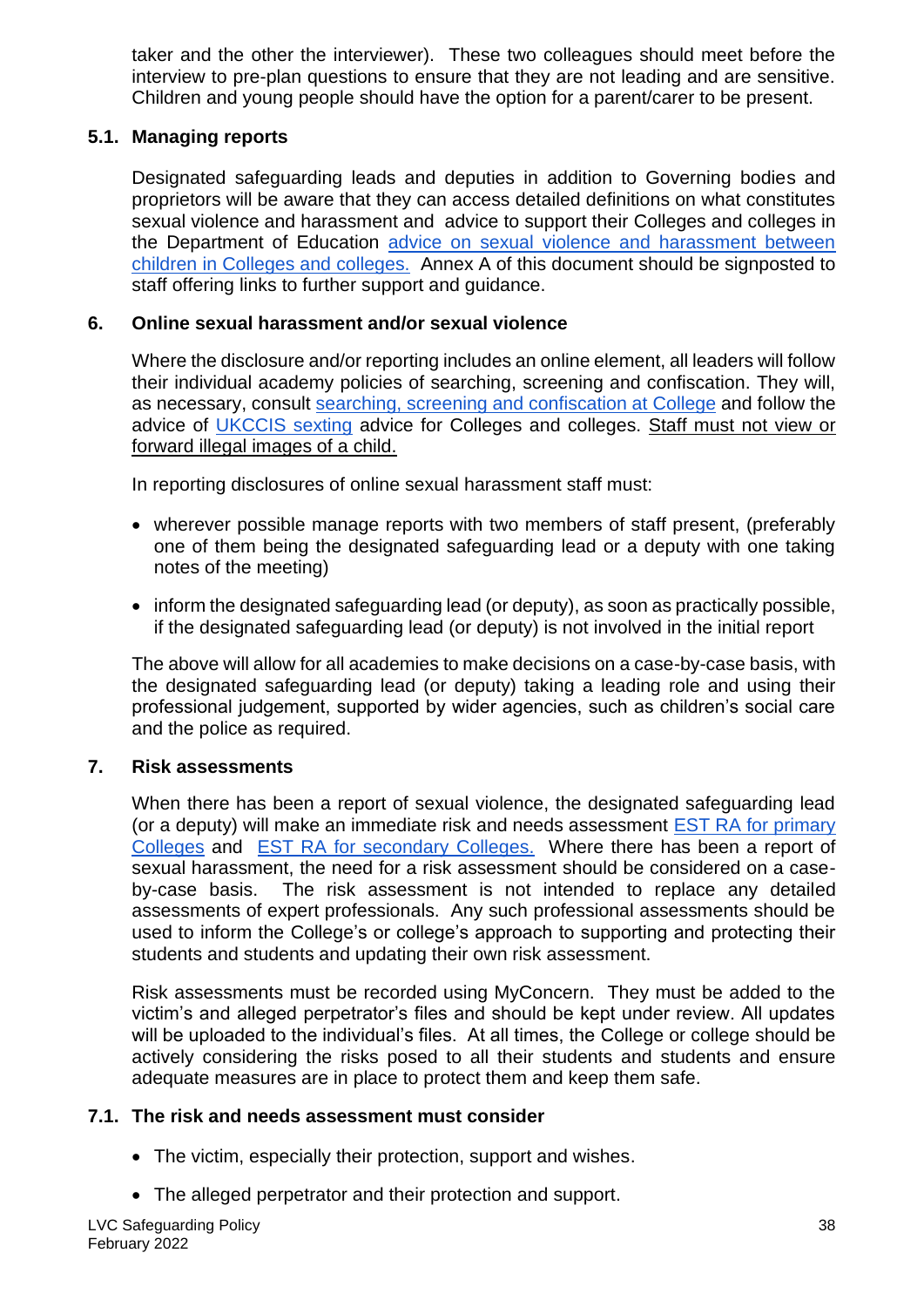- All other children and young people (and, if appropriate, adult students and staff) at the College or college, especially any actions that are appropriate to protect them.
- If the alleged perpetrator attends any outside clubs where they could be perceived to be a risk. DSLs should share information on a need-to-know basis with safeguarding representatives of such clubs/teams etc.

Where the victim and alleged perpetrator are in the same year group elements in the risk assessment may include:

- moving the alleged perpetrator to different classes:
- informing staff without disclosing details that the children/young people are to be kept separate;
- sharing with staff relevant aspects of the risk assessment that will support keeping the victim and perpetrator safe;
- ensure the victim and perpetrator know who their 'go to person' in College is;
- allocate a safe space for the victim and the perpetrator to use as necessary:
- allow time and allocate a discreet place for other agencies to visit the victim and the perpetrator in College;
- consider transitions in corridors;
- consider changing facilities :
- consider unstructured times such as breaks and lunchtimes;
- consider times of arriving at and leaving academy or college sites (are the victim and alleged perpetrator on the same bus, using the same cycle/pedestrian route?);
- consider the potential 'ripple effect' across the year and peer groups and any potential risk in this. For example- the victim's or alleged perpetrator's peers taking actions against either the alleged victim and/or perpetrator.

These considerations are in the best interests of both the victim and alleged perpetrator.

They are not an assumption of guilt by the academy.

The designated safeguarding lead (or a deputy) must ensure they are engaging with children's social care and specialist services as required. Where there has been a report of sexual violence, it is likely that professional risk assessments by social workers and / or sexual violence specialists will be required.